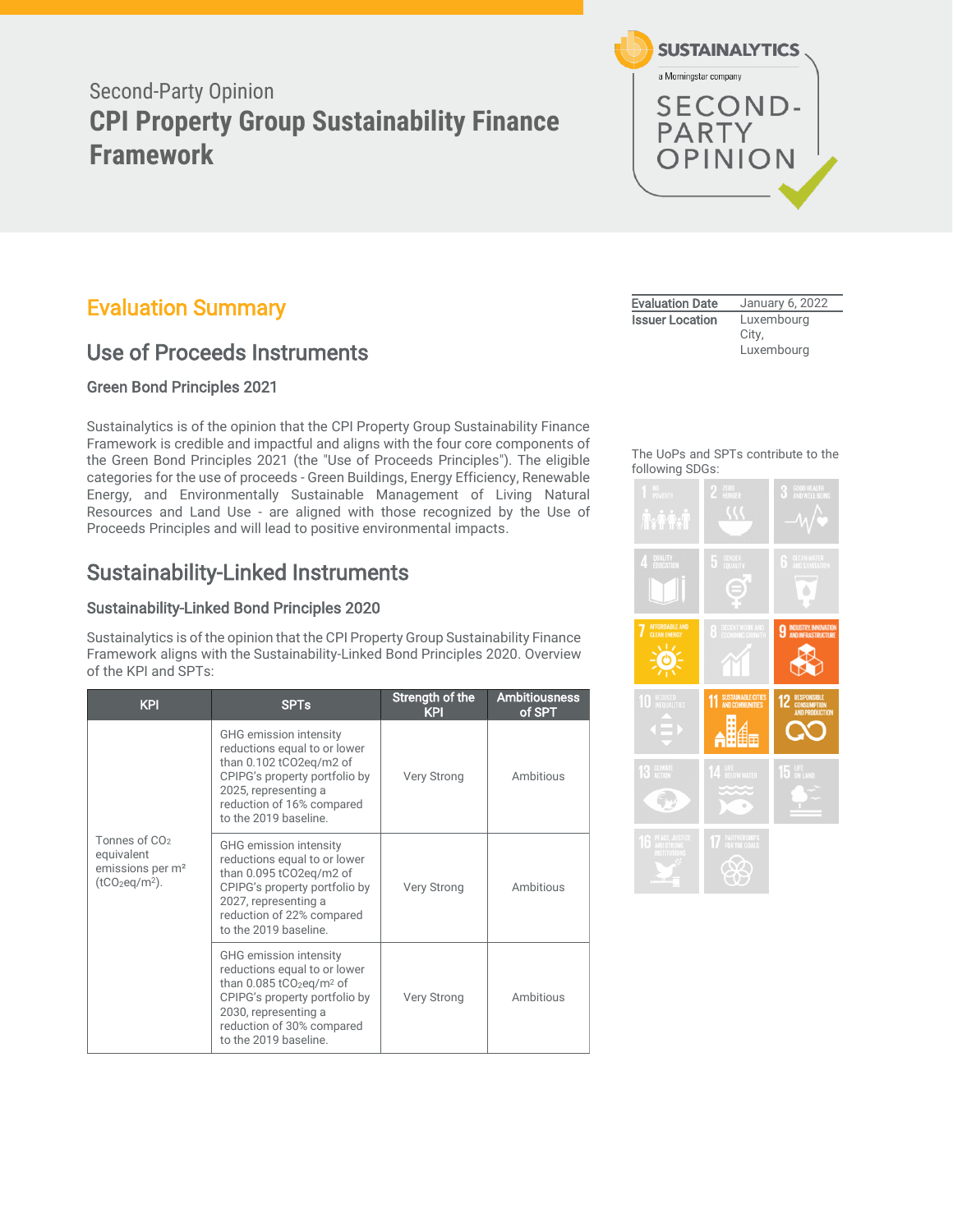

# <span id="page-1-0"></span>**Table of Contents**

| Section 1: Sustainalytics' SPO on the Alignment of the Framework with Relevant Market Standards  6 |
|----------------------------------------------------------------------------------------------------|
|                                                                                                    |
|                                                                                                    |
|                                                                                                    |
|                                                                                                    |
| Appendix 2: Green Bond / Green Bond Programme - External Review Form 16                            |
|                                                                                                    |
|                                                                                                    |
|                                                                                                    |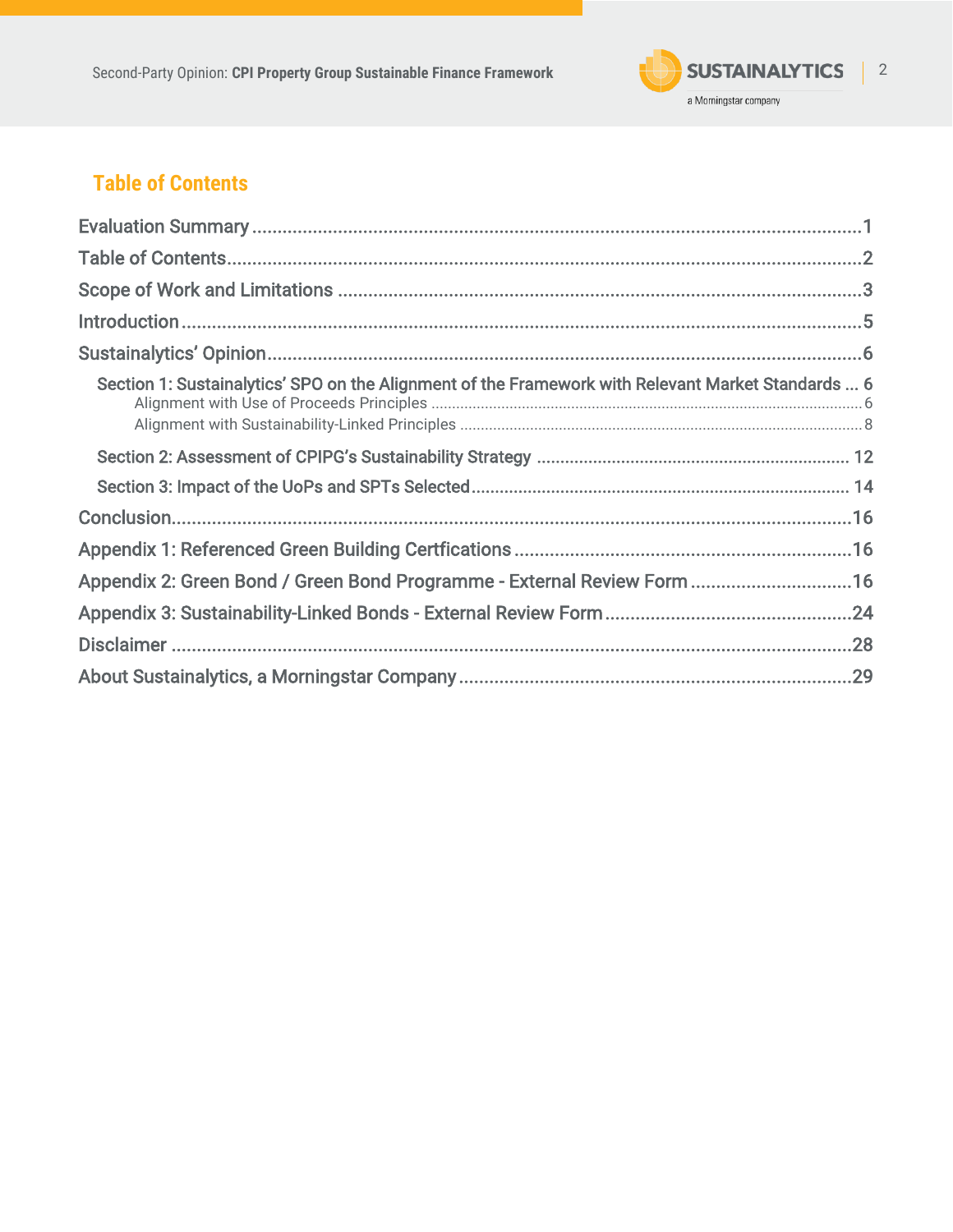

# <span id="page-2-0"></span>**Scope of Work and Limitations**

Sustainalytics' Second-Party Opinion reflects Sustainalytics' independent<sup>1</sup> opinion on the alignment of the CPI Property Group Sustainability Finance Framework with current market standards. As part of the Second-Party Opinion, Sustainalytics assessed the following:

- The Framework's alignment with the Green Bond Principles 2021 and Sustainability-Linked Bond Principles 20202, (the "Principles").
- The credibility and anticipated positive impacts of the use of proceeds and SPTs;
- The Issuer's sustainability strategy, performance and sustainability risk management; and

As part of this engagement, Sustainalytics held conversations with various members of CPIPG's management team to understand the sustainability impact of their business processes and the core components of the Framework. CPIPG representatives have confirmed that:

- (1) They understand it is the sole responsibility of CPIPG to ensure that the information provided is complete, accurate or up to date;
- (2) They have provided Sustainalytics with all relevant information; and
- (3) Any provided material information has been duly disclosed in a timely manner.

Sustainalytics also reviewed relevant public documents and non-public information. This document contains Sustainalytics' opinion of the Framework and should be read in conjunction with that Framework. Any update of the present Second-Party Opinion will be conducted according to the agreed engagement conditions between Sustainalytics and CPIPG.

Sustainalytics' Second-Party Opinion, while reflecting on the alignment of the Framework with market standards, is no guarantee of alignment nor warrants any alignment with future versions of relevant market standards. The Second-Party Opinion is valid for issuances aligned with the respective Framework for which the Second-Party Opinion was written up to 24 months or until one of the following occurs: (1) A material change to the external benchmarks<sup>3</sup> against which targets were set; (2) A material corporate action (such as material M&A or change in business activity) which has a bearing on the achievement of the SLBs or the materiality of the KPI.

For use of proceeds instruments, Sustainalytics relied on its internal taxonomy, version 1.10.1, which is informed by market practice and Sustainalytics' expertise as an ESG research provider. The Second-Party Opinion:

- addresses the anticipated impacts of eligible projects expected to be financed with bond proceeds but does not measure the actual impact. The measurement and reporting of the impact achieved through projects financed under the Framework is the responsibility of the Framework owner.
- opines on the potential allocation of proceeds but does not guarantee the realised allocation of the bond proceeds towards eligible activities

For sustainability-linked instruments, the Second-Party Opinion:

• addresses the anticipated SPTs of the KPI but does not measure the KPI's' performance. The measurement and reporting of the KPIs is the responsibility of the Bond issuer.

<sup>1</sup> When operating multiple lines of business that serve a variety of client types, objective research is a cornerstone of Sustainalytics and ensuring analyst independence is paramount to producing objective, actionable research. Sustainalytics has therefore put in place a robust conflict management framework that specifically addresses the need for analyst independence, consistency of process, structural separation of commercial and research (and engagement) teams, data protection and systems separation. Last but not the least, analyst compensation is not directly tied to specific commercial outcomes. One of Sustainalytics' hallmarks is integrity, another is transparency.

<sup>2</sup> The bond Principles, Guidelines and Handbooks are administered by the International Capital Market Association and are available at: <https://www.icmagroup.org/sustainable-finance/the-principles-guidelines-and-handbooks/>

<sup>&</sup>lt;sup>3</sup> Benchmarks refers to science-based benchmarks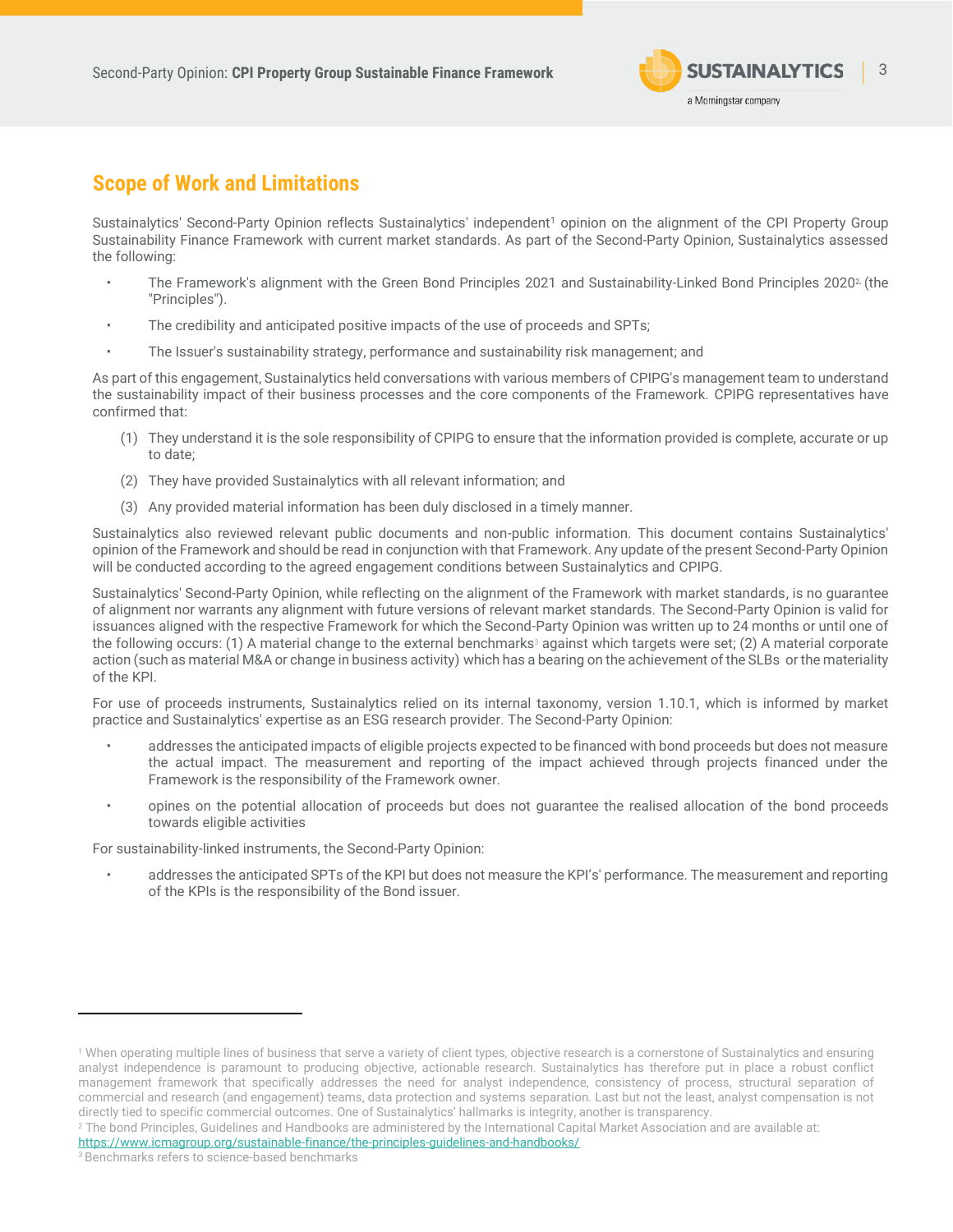

No information provided by Sustainalytics under the present Second-Party Opinion shall be considered as being a statement, representation, warrant or argument, either in favour or against, the truthfulness, reliability or completeness of any facts or statements and related surrounding circumstances that CPIPG has made available to Sustainalytics for the purpose of this Second-Party Opinion.

For inquiries, contact the Sustainable Finance Solutions project team:

Zach Margolis (Toronto) Project Manager [zach.margolis@sustainalytics.com](mailto:zach.margolis@sustainalytics.com) +1 647 695 4341

Grace Paranjape (Amsterdam) Project Support [grace.paranjape@sustainalytics.com](mailto:grace.paranjape@sustainalytics.com)

Jose Yakoubian (Toronto) Project Support [jose.yakoubian@sustainalytics.com](mailto:jose.yakoubian@sustainalytics.com) +1 647 749 5990

Nadia Djinnit (Toronto) Project Support [nadia.djinnit@sustainalytics.com](mailto:nadia.djinnit@sustainalytics.com) Kibii Sisulu (London) Client Relations susfinance.emea@sustainalytics.com (+44) 20 3880 0193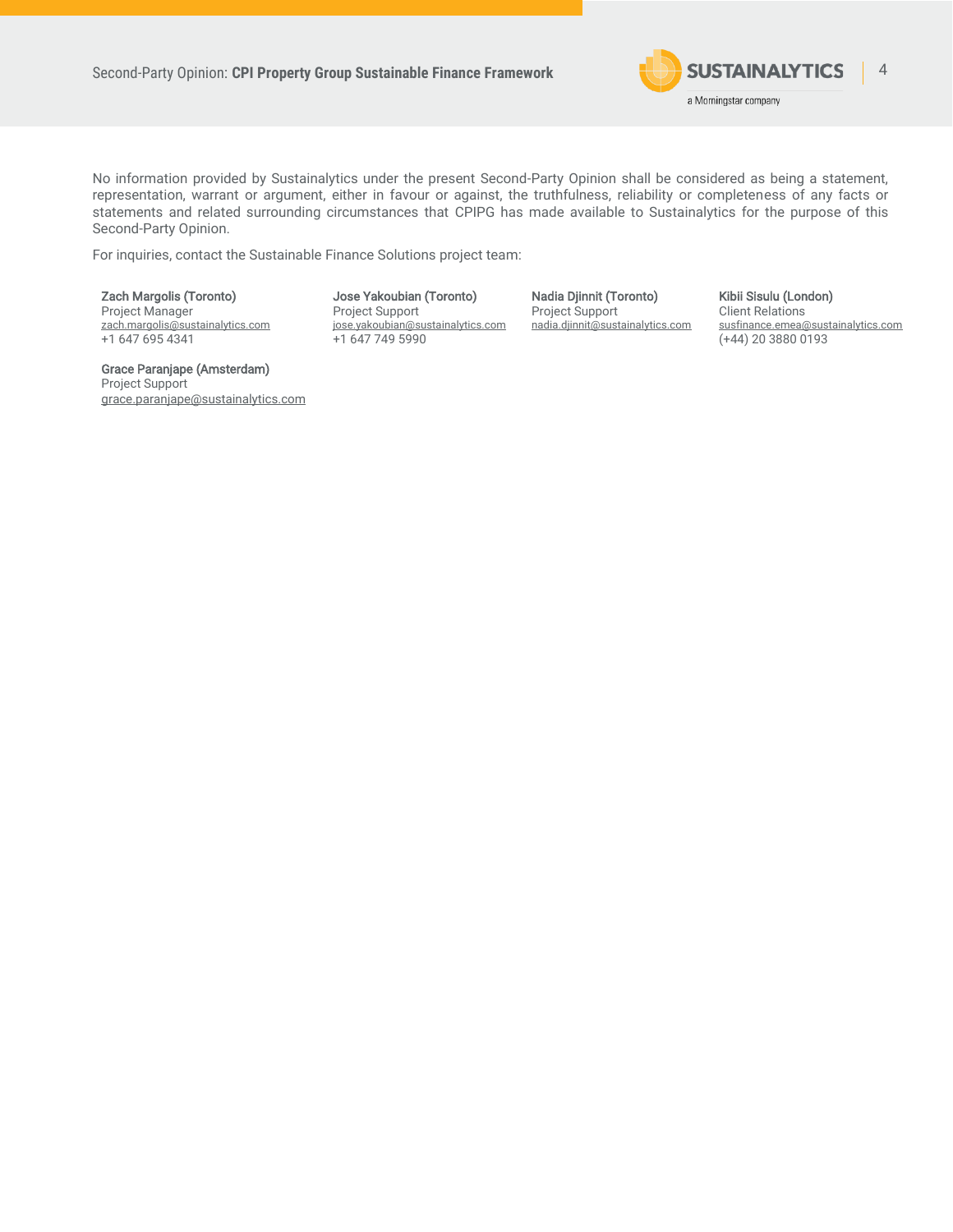

# <span id="page-4-0"></span>**Introduction**

CPI Property Group SA ("CPIPG", the "Issuer" or the "Company") together with its subsidiaries is a real estate company that focuses on rental income-generating properties. CPIPG operates in five key segments: office, retail, residential, hotels & resorts and complementary assets, which includes landbank, development and other assets. The Company's geographical operations comprise primarily Central and Eastern Europe (CEE) and Berlin, with the Czech Republic constituting the majority of the Company's revenues.

CPIPG has developed the CPI Property Group Sustainability Finance Framework (the "Framework") under which it intends to issue use of proceeds (green, social, sustainability) bonds and sustainability-linked bonds. CPIPG engaged Sustainalytics to review the Framework, dated September 2021, and provide a Second-Party Opinion on the Framework's alignment with the Green Bond Principles 2021 and Sustainability-Linked Bond Principles 2020 (the "Principles"). This Framework has been published in a separate document.<sup>4</sup>

Under use of proceeds instruments, the proceeds will finance and/or refinance, in whole or in part, existing and/or future projects that improve the environmental performance of CPIPG's buildings. The Framework defines eligibility criteria in four areas:

- <span id="page-4-1"></span>1. Green Buildings
- 2. Energy Efficiency
- 3. Renewable Energy
- 4. Environmentally Sustainable Management of Living Natural Resources and Land Use

Under sustainability-linked instruments, the coupon margin of the bond is tied to the achievement of the Sustainability Performance Targets for one KPI based on the Company's GHG emissions.

The KPI and SPTs used by CPIPG are defined in Tables 1 and 2 below.

## **Table 1: KPI Definitions**

| <b>KPI</b>                                                                                             | <b>Definition</b>                                                                                                                                                                                                                                                                                                                             |
|--------------------------------------------------------------------------------------------------------|-----------------------------------------------------------------------------------------------------------------------------------------------------------------------------------------------------------------------------------------------------------------------------------------------------------------------------------------------|
| Tonnes of $CO2$<br>equivalent<br>emissions per m <sup>2</sup><br>(tCO <sub>2</sub> eq/m <sup>2</sup> ) | The KPI represents the GHG emissions intensity of the entire property portfolio of the Company and its<br>subsidiaries, including CPIPG's equity stakes in associates and joint ventures. The KPI covers CPIPG's<br>total emissions (Scope 1, 2, and 3), calculated according to the GHG Protocol Corporate Standard and<br>ISO 14064-1:2018. |
|                                                                                                        | CPIPG's definition of the KPI, tCO <sub>2</sub> eq/m <sup>2</sup> , is aligned with the global decarbonization pathways defined<br>in the IEA ETP 2017 B2DS and sectoral decarbonization approach (SDA) recognized by SBTi.56                                                                                                                 |

## **Table 2: SPTs and Past Performance**

| <b>KPI</b>                                                                                            | 2019<br>(baseline) | 2020  | SPT <sub>1</sub><br>(2025) | <b>SPT2</b><br>(2027) | SPT <sub>3</sub><br>(2030) |
|-------------------------------------------------------------------------------------------------------|--------------------|-------|----------------------------|-----------------------|----------------------------|
| Tonnes of $CO2$ equivalent emissions per m <sup>2</sup> of gross<br>leasable floor area $(tCO2eq/m2)$ | 0.122              | 0.118 | 0.102                      | 0.095                 | 0.085                      |

<sup>4</sup> The CPI Property Group Green Bond Framework is available on CPI Property Group's website at: https://cpipg.com/for-investors-en

<sup>5</sup> <https://sciencebasedtargets.org/resources/legacy/2017/04/SBTi-manual.pdf>

<sup>6</sup> [https://sciencebasedtargets.org/resources/legacy/2020/08/SBT-financial-sector-guidance\\_final\\_draft.pdf](https://sciencebasedtargets.org/resources/legacy/2020/08/SBT-financial-sector-guidance_final_draft.pdf)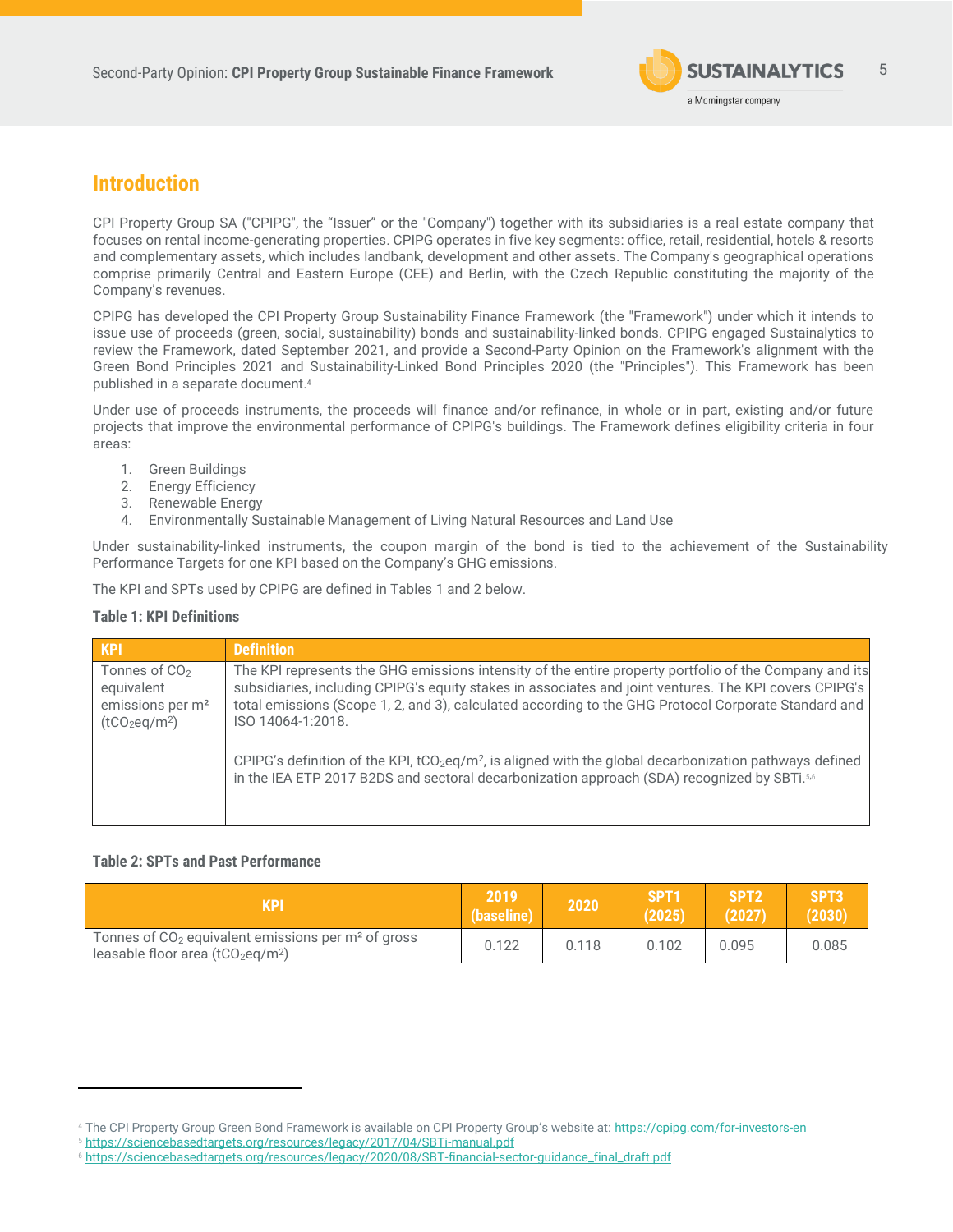

 $\overline{a}$ 

# <span id="page-5-0"></span>**Sustainalytics' Opinion**

# <span id="page-5-1"></span>Section 1: Sustainalytics' Opinion on the Alignment of the Framework with Relevant Market Standards

# <span id="page-5-2"></span>Alignment with Use of Proceeds Principles

Sustainalytics is of the opinion that the CPI Property Group Sustainability Finance Framework is credible, impactful and aligns with the Green Bond Principles 2021 (the "Use of Proceeds Principles"). For detailed information, please refer to Appendix 1: Green Bond / Green Bond Programme External Review Form. Sustainalytics highlights the following elements of CPIPG's Sustainability Finance Framework:



## Overall Assessment of Use of Proceeds

| - The Framework defines two sustainability standards (BREEAM<br>and LEED) and minimum certification levels (Very Good for<br>BREEAM, Gold for LEED). Sustainalytics views BREEAM and<br>LEED as credible certifications and considers BREEAM Excellent                                                                                                                                                                                                                                                                                                                                                                                                                                                                                                                                                                                                                                      |
|---------------------------------------------------------------------------------------------------------------------------------------------------------------------------------------------------------------------------------------------------------------------------------------------------------------------------------------------------------------------------------------------------------------------------------------------------------------------------------------------------------------------------------------------------------------------------------------------------------------------------------------------------------------------------------------------------------------------------------------------------------------------------------------------------------------------------------------------------------------------------------------------|
| and LEED Gold to be impactful.<br>- The Framework also considers the Very Good level of BREEAM<br>eligible when the certification is obtained under the "In-Use"<br>scheme, and only when certified under the most recent version<br>of the certification. Sustainalytics notes that (i) the "In-Use"<br>scheme places a higher emphasis on operational energy<br>performance than new construction certification and (ii) the<br>most recent "v6" iteration of the scheme is generally considered<br>more stringent than older versions, and encourages CPIPG to<br>strive for higher levels of certification where feasible.<br>- For additional information on green building certification<br>schemes, please consult Appendix 1.                                                                                                                                                       |
| - Financing buildings which qualify for Primary Energy Demand<br>("PED") of at least 10% below the threshold set for nearly zero-<br>energy building ("NZEB") requirements is aligned with market<br>practice.<br>- Financing buildings belonging to the top 15% most energy-<br>efficient buildings in their jurisdiction, as determined by credible<br>measures such as Energy Performance certificates ("EPCs")<br>class A, is aligned with market practice.<br>- With regards to the approach for EPC labels, Sustainalytics<br>considers an upgrade of two levels to be significant, though the<br>scale of impact will vary across the markets in which CPIPG<br>operates, as different countries set energy performance levels<br>differently. The Issuer has confirmed alignment with the EU<br>Taxonomy in regard to EPCs and their application in most<br>countries of operation. |
| - The 30% energy improvement threshold defined by the<br>Framework for eligible renovations is aligned with market<br>practice.                                                                                                                                                                                                                                                                                                                                                                                                                                                                                                                                                                                                                                                                                                                                                             |
| Investments in wind and solar power generation are aligned with<br>$\mathcal{L}_{\mathcal{A}}$<br>market practice.<br>- The Framework specifies that biogas is sourced solely from<br>waste sources, which Sustainalytics considers to be aligned with<br>market practice.                                                                                                                                                                                                                                                                                                                                                                                                                                                                                                                                                                                                                  |
|                                                                                                                                                                                                                                                                                                                                                                                                                                                                                                                                                                                                                                                                                                                                                                                                                                                                                             |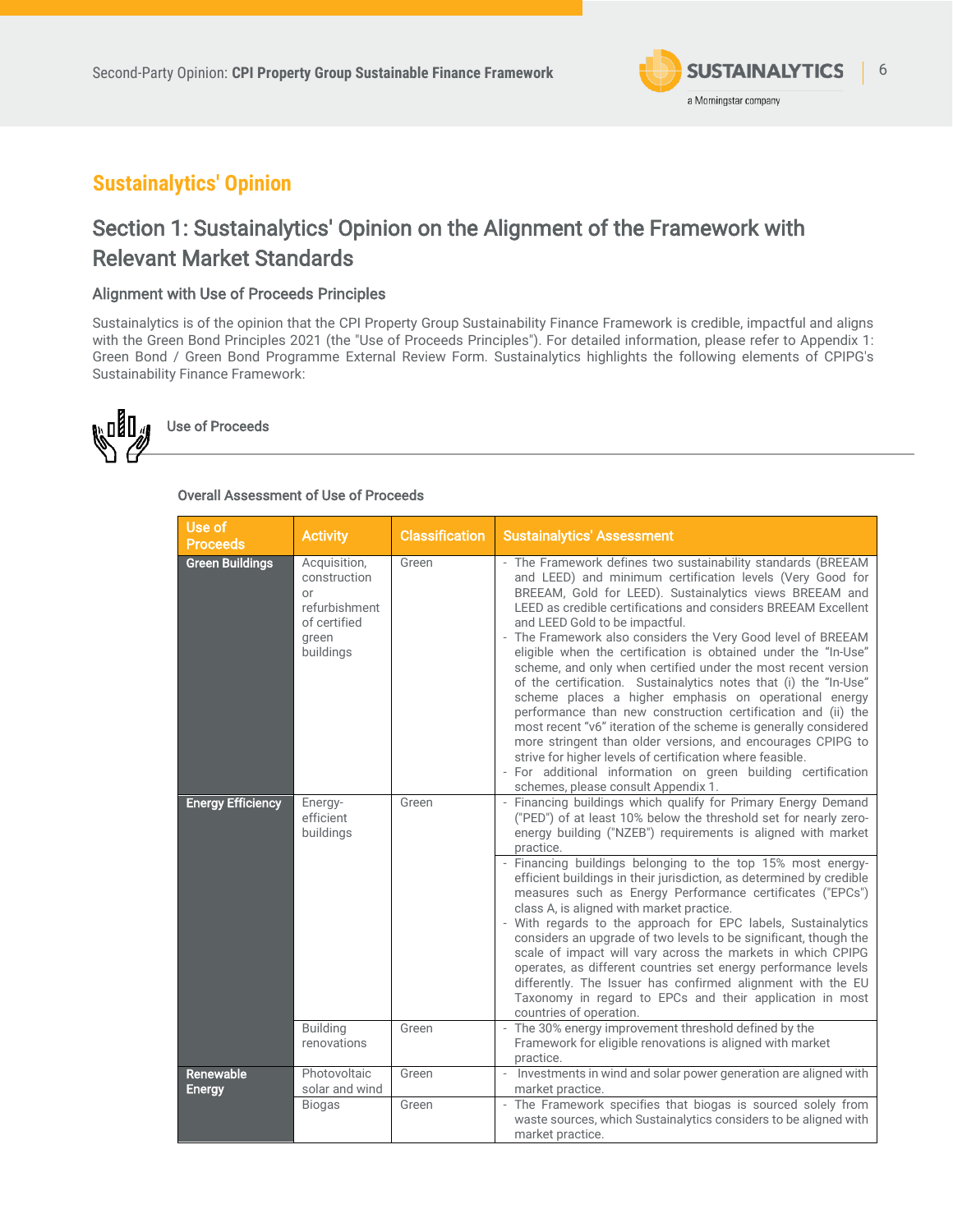

 $\overline{a}$ 

|                                                                                                          | Renewable<br>energy<br>solutions                                                        | Green | - The use of air and ground source heat pumps is aligned with<br>market expectation.<br>- The Framework specifies that combined heat and power units<br>are only eligible when not powered by fossil fuels. CPIPG has<br>confirmed to Sustainalytics that the issuer considers renewable<br>fuels such as biogas (including landfill or digester gas) and wood<br>waste. Sustainalytics notes that market practice is to procure<br>landfill gas from closed operations and encourages to pursue                                                                                                                                                                                                                              |
|----------------------------------------------------------------------------------------------------------|-----------------------------------------------------------------------------------------|-------|-------------------------------------------------------------------------------------------------------------------------------------------------------------------------------------------------------------------------------------------------------------------------------------------------------------------------------------------------------------------------------------------------------------------------------------------------------------------------------------------------------------------------------------------------------------------------------------------------------------------------------------------------------------------------------------------------------------------------------|
| <b>Environmentally</b><br>sustainable<br>management of<br>living<br>natural resources<br>and<br>land use | Farmland<br>certified<br>against EU<br>standards on<br>organic<br>farming<br>production | Green | such practices in the future.<br>The proceeds of the bond will be used to make investments into<br>the operation and maintenance of 12,000ha of certified EU<br>Organic farmland. While the Green Bond Principles indicate a<br>preference for project finance, Sustainalytics believes that OPEX<br>directly linked to the operation and maintenance of certified<br>organic farmland will be important to sustaining positive<br>environmental impacts.<br>- Sustainalytics views the EU organic certification as credible and<br>robust.                                                                                                                                                                                   |
|                                                                                                          | Green roof<br>gardens and<br>rooftop<br>installations                                   | Green | - Proceeds will be used for the development of rooftop gardens<br>and rooftop installations such as beehives and artificial nesting<br>sites for birds.<br>Sustainalytics notes that these activities do not include the<br>active management and restoration of wild ecosystems. Rather,<br>CPIPG has confirmed to Sustainalytics that these investments<br>will be made primarily at buildings that are already undergoing<br>refurbishments financed by green proceeds in conjunction with<br>the eligibility criteria related to Green Buildings and Energy<br>Efficiency. As such, these activities are considered as<br>complimentary to broader environmental performance<br>improvements taking place at these sites. |



# Project Evaluation and Selection

- Project selection and evaluation will be carried out internally by CPIPG's Green Bond Team, which is composed of representatives from the legal, finance and investor relations departments and will be chaired by the Chief Financial Officer. The Green Bond Team will evaluate projects according to the Framework and their internal policies. Projects are sent to the CSR Committee, which is formed by the CPIPG Board of Directors, and is responsible for supervising the corporate governance and sustainability strategy of the Group. The CSR Committee is also responsible for oversight of the project evaluation and selection process. The Committee will conduct a final review of projects proposed by the Green Bond team before providing its conclusion to the Board of Directors.
- Prior to project investment, CPIPG conducts a risk assessment that is applicable to all allocation decisions made under the Framework. Sustainalytics considers these environmental and social risk management systems to be adequate and aligned with market expectations. For additional detail, see Section 2.
- Projects will be periodically reviewed to ensure compliance with the Green Bond Framework. The Green Bond Team will conduct an annual review of the allocation and determine if any changes are required, e.g. if a project has been completed or is no longer eligible. These processes will be overseen by the CSR Committee.
- Sustainalytics considers CPIPG's approach to project evaluation and selection to be robust. Particularly noteworthy is the broad representation included in the Green Bond Team and direct oversight of the process by the Issuer's board level CSR Committee.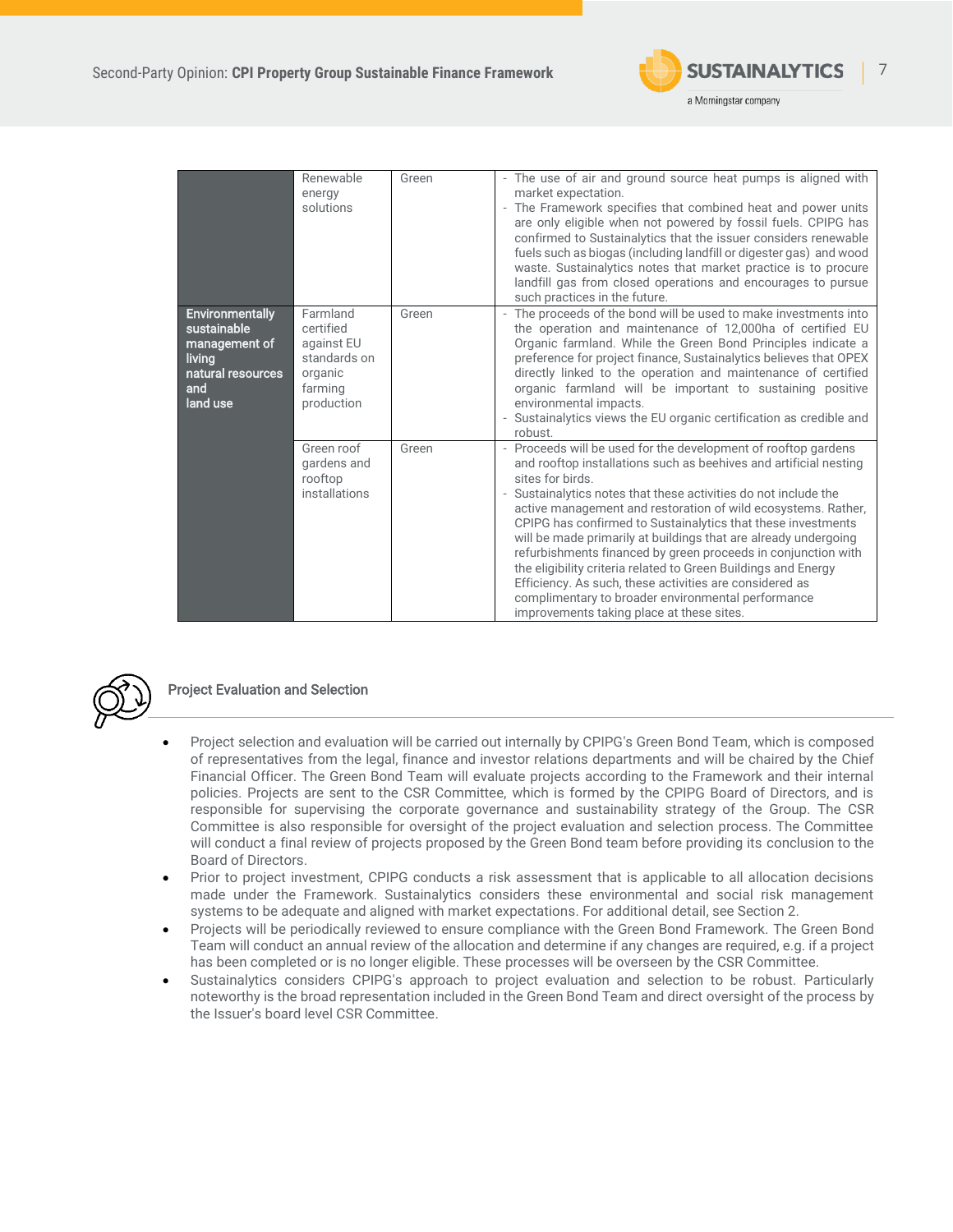



# Management of Proceeds

- CPIPG will establish a Green Financing Register to manage the proceeds of the CPIPG Green Bond using a portfolio approach. The Register will contain information on the details of the bond and the use of proceeds, including the summary of project eligibility, total allocation, any unallocated amounts and estimated impact. Proceeds will be earmarked against eligible projects. The register will be reviewed annually by the Green Bond Team to account for any re-allocation, repayments or drawings on the eligible projects.
- CPIPG intends to fully allocate proceeds of the Green Bond at issuance for its first green bond issuance. However, in the event that proceeds are not allocated, unallocated proceeds will be held in cash or other shortterm instruments until allocation. The Company has established a look-back period of 36 months for its refinancing activities.
- Sustainalytics views this approach to be in line with market practice.



# Reporting

- CPIPG commits to provide, on an annual basis, a detailed report on the allocation of the net proceeds for the entire green bond portfolio. CPIPG will provide a portfolio level breakdown by eligible project categories, a list of eligible projects financed, the remaining balance of any non-allocated proceeds and the share of financing/refinancing. Where feasible, CPIPG will include case studies of projects allocated with the green bond(s) proceeds. Annual reporting will begin no later than one year after the date of the first green bond issuance. The annual report will be made publicly available on the Company's website.
- CPIPG intends to report on impact metrics on an annual basis in alignment with metrics provided under the Harmonized Framework for Impact Reporting. Indicators include the level of building certification by property, annual reduction in water consumption, annual GHG emissions avoided, annual energy savings, renewable energy capacity added, estimated land area with biodiversity management and quality enhancement of soil and/or water through management practices associated with the EU organic agriculture practices.
- Sustainalytics views CPIPG's impact and allocation reporting commitments to be in line with market practice.

## <span id="page-7-0"></span>Alignment with Sustainability-Linked Principles

Sustainalytics is of the opinion that the CPIPG Sustainability Finance Framework aligns with the Sustainability-Linked Bond Principles 2020. For detailed information, please refer to Appendix 3 Sustainability Linked Bond External Review Form. Sustainalytics highlights the following elements of CPIPG's CPI Property Group Sustainability Finance Framework:



**Selection of Key Performance Indicator (KPI)** 

### Relevance and Materiality of KPI

In its assessment of materiality and relevance, Sustainalytics considers i) whether an indicator speaks to a material impact of the Issuer's business on environment or social issues, and ii) to what portion of impact the KPI is applicable.

The KPI, tonnes of CO<sub>2</sub> equivalent emissions per m<sup>2</sup> of gross leasable floor area (tCO<sub>2</sub>eq/m<sup>2</sup>), is considered material and relevant to CPIPG given that it covers the GHG emissions derived from its buildings' operations and energy consumption. The KPI includes the total GHG emissions (Scope 1, 2 and 3) of all CPIPG's subsidiaries, including equity stakes in associates and joint ventures.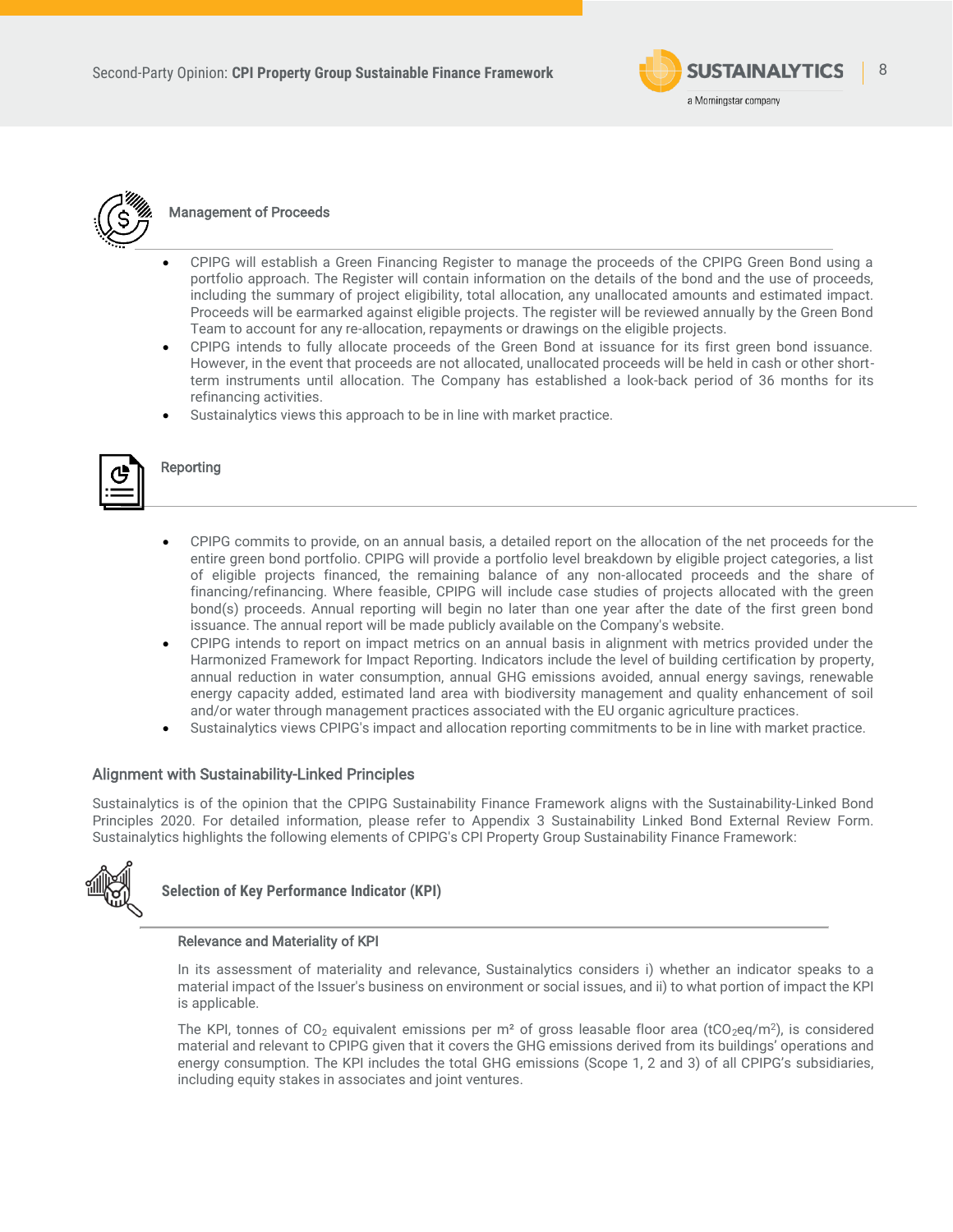

The Sustainability Accounting Standard Board (SASB) $^{\rm 7}$  identifies energy management as a material topic for the real estate industry; SASB notes that real estate assets consume significant amounts of energy, primarily related to space heating, ventilating, air conditioning, water heating, lighting, and the use of equipment and appliances.<sup>8</sup> Furthermore, the emissions intensity metric used by CPIPG, expressed in tCO<sub>2</sub>eq/m<sup>2</sup>, is a widely adopted approach to reducing the carbon footprint associated with buildings operations, in line with the global decarbonization pathways and sectoral decarbonization approach (SDA) applicable to the real estate sector. Based on this, Sustainalytics considers this KPI to be material, relevant and sufficient in scope.

### KPI Characteristics

In its assessment of the KPI characteristics, Sustainalytics considers i) whether a clear and consistent methodology is used, ii) whether the Issuer follows an externally recognized definition, iii) whether the KPI is a direct measure of the performance of the Issuer on a material environmental or social issue, and, if applicable, iv) whether the methodology can be benchmarked to an external, contextual benchmark. 9

Sustainalytics considers CPIPG's definition and methodology to calculate KPI performance to be clear and consistent and follows widely recognized methodologies to assess the carbon performance in the real estate sector, as a result of which the KPI can also be benchmarked against external carbon emissions trajectories. The KPI is also considered a direct measure of the performance of CPIPG's buildings.

## Overall Assessment

Sustainalytics overall considers the KPI to be very strong given that: (i) it directly measures performance on a relevant and material ESG issue for the Company, applicable to its total GHG emissions (Scope 1, 2 and 3), (ii) its definition is aligned with credible external methodologies such as IEA B2DS scenario, and therefore, (iii) supports benchmarking against external emission reduction trajectories.



**Calibration of Sustainability Performance Targets (SPTs)** 

### Alignment with Issuer's Sustainability Strategy

CPIPG has set the following SPTs for its KPI:

- SPT1 (2025): GHG emission intensity reductions equal to or lower than 0.102 tCO2eq/m2 of CPIPG's property portfolio by 2025, representing a reduction of 16% compared to the 2019 baseline.
- SPT2 (2027): GHG emission intensity reductions equal to or lower than 0.095 tCO2eq/m2 of CPIPG's property portfolio by 2027, representing a reduction of 22% compared to the 2019 baseline.
- SPT3 (2030): GHG emission intensity reductions equal to or lower than 0.085 tCO2eq/m2 of CPIPG's property portfolio by 2030, representing a reduction of 30% compared to the 2019 baseline.

Sustainalytics considers the SPTs to be aligned with CPIPG's sustainability strategy (please refer to Section 2 for analysis of the credibility of CPIPG's sustainability strategy).

<sup>7</sup> The SASB Foundation is a not-for-profit, independent organization that establish and maintain industry-specific standards to assist companies in disclosing financially material, decision-useful sustainability information to investors.

<sup>8</sup> SASB, "Real Estate", (2018), at[: https://www.sasb.org/wp-content/uploads/2018/11/Real\\_Estate\\_Standard\\_2018.pdf](https://www.sasb.org/wp-content/uploads/2018/11/Real_Estate_Standard_2018.pdf)

<sup>9</sup> External contextual benchmarks provide guidance on the alignment with ecological system boundaries. This criterion is not applied to social KPIs or impact areas for which such contextual benchmarks are not available.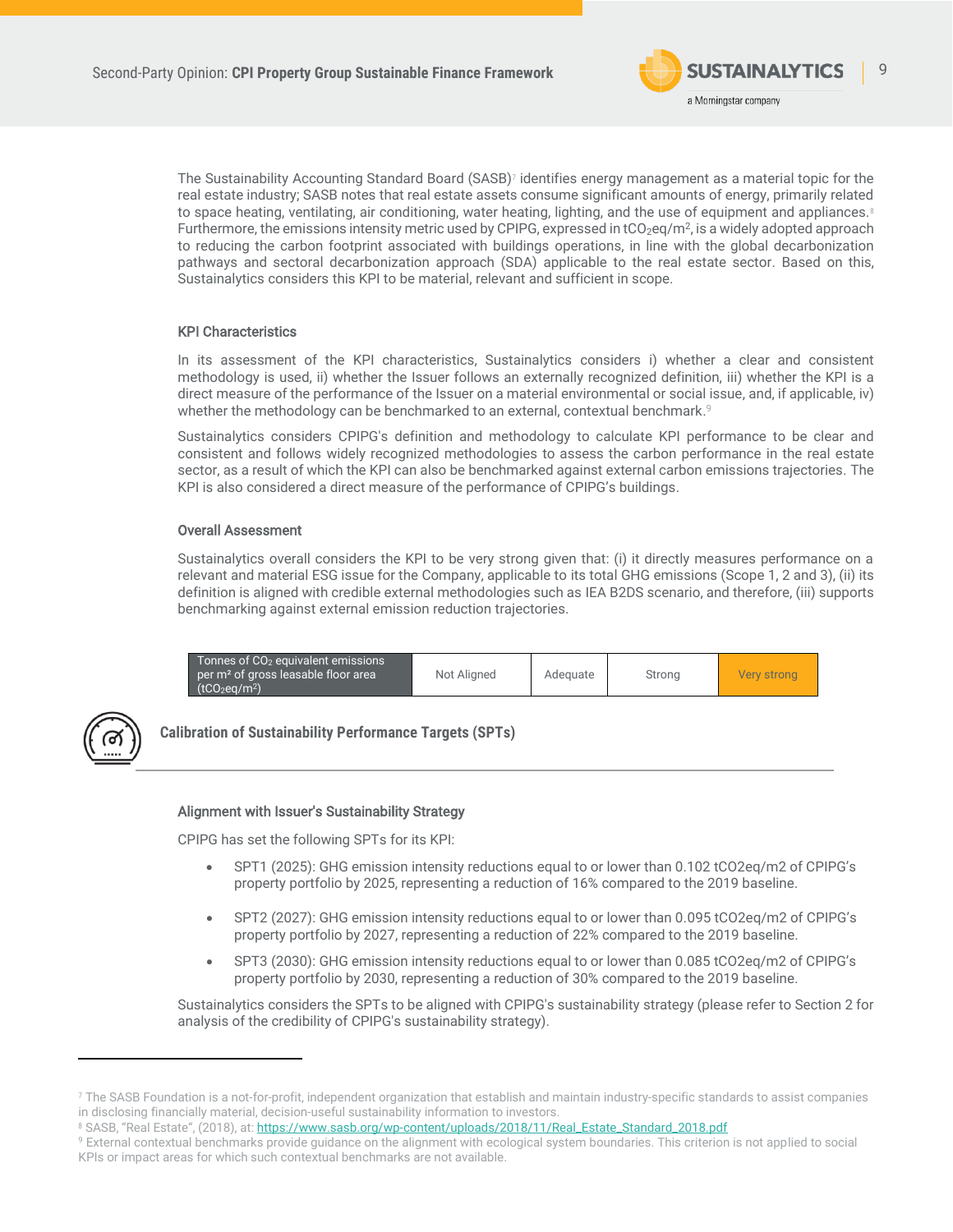

### Alignment with Issuer's Sustainability Strategy

As highlighted in its annual management report 2020, <sup>10</sup> CPIPG considers climate change mitigation as the primary focus of its environmental strategy and recognizes its buildings' energy consumption as a significant driver of GHG emissions. Furthermore, SPT3 (2030) has been approved by its board-level CSR committee (April 2021).

In addition, CPIPG endorses the 2015 Paris Agreement within the UN Framework Convention on Climate Change and is committed to implementing the new EU Taxonomy into its proposals in the future. Also, in March 2021, CPIPG announced its commitment to transition all its electricity purchased to 100% renewable sources by 2024.

### Strategy to Achieve the SPTs

CPIPG intends to achieve the SPTs through the following measures:

- Renewable energy: currently, over 30% of CPIPG's electricity supply is derived from fossil fuel sources. In this context, the Company aims to significantly reduce its overall GHG emissions intensity by transitioning to 100% renewable energy procurement by 2024. CPIPG will also continue to support renewable energy generation onsite – primarily through its subsidiary GSG Solar, a producer of solar energy. Additionally, CPI Energo, CPIPG's electricity distribution company in the Czech Republic, will aim to continue pursuing green energy production and innovative solutions.
- Tenant involvement: Most of CPIPG's GHG emissions are derived from Scope 3 (77.9% in 2020). The main source of GHG emissions in CPIPG's portfolio stems from the operation of buildings by CPIPG's tenants, where CPIPG has indirect control. Therefore, CPIPG has identified tenant involvement and cooperation as an important measure to reduce GHG emissions. Thus, CPIPG has executed Green Memorandums (for current tenants) and Green Leases (for future tenants) on a selective basis and expects to execute more in future. Green Lease principles are incorporated into standard lease forms and are considered for future renewals and new tenants. Several Green Leases have already been executed, such as Capgeminy for the MAYHOUSE project in Prague. The Green Lease/Green Memorandum of understanding in terms of environmental protection between the landlord and the tenant covers the main areas: (i) set up of the building management committee, which will comprise representatives of the landlord, the tenant and other persons involved in the operation or management of the building and the premises; (ii) optimalisation of building management system (BMS), (iii) cooperation on green measures considered or being employed at the building and the premises; and (iv) agreement on the environmental data sharing concerning the building and the premises in respect of electricity, gas, water, and any other energy consumption, waste generation and recycling, maintenance of the building and its equipment.
- Energy efficiency enhancements: CPIPG identifies and implements opportunities to enhance the day-to-day energy performance of the properties, extend the longevity of building systems and reduce future CAPEX requirements.
- Green CAPEX: CPIPG will look at opportunities to upgrade systems in existing properties where relevant and where significant energy savings can be achieved. The Company considers nearly zero-energy building requirements (NZEB) for its CAPEX projects.

#### Ambitiousness, Baseline and Benchmarks

To determine the ambitiousness of the SPTs, Sustainalytics considers i) whether they go beyond a business-asusual trajectory, ii) how the SPTs compare to targets set by peers, iii) and how the SPTs compare with sciencebased trajectories. 11

CPIPG set the baseline for the SPTs in 2019 as this is the most recently completed financial year that CPIPG reported on its environmental performance before the submission to the Science Based Targets initiative (SBTi) in early 2021 to verify the target's alignment with well below 2 degrees scenario. To meet the SPT3 (2030), CPIPG needs to reduce GHG emissions intensity  $(tCO_2eq/m^2)$  by at least 30% between 2019 and 2030, which translates to an implied average decrease of roughly 2.7% in annual linear terms, year-on-year. In line with CPIPG's commitment to having the SPT3 (2030) verified by SBTi, the Company revised its methodology to calculate GHG emissions in 2019. The Company did not recalculate prior years' data in line with the new methodology. Accordingly, Sustainalytics has not relied on historical performance for assessing the ambitiousness of the SPTs.

<sup>10</sup> CPIPG annual management report 2020, (2021), at[: https://www.cpipg.com/uploads/978888d5c758951080cb5df37f933fb0436326d4.pdf](https://www.cpipg.com/uploads/978888d5c758951080cb5df37f933fb0436326d4.pdf)

<sup>&</sup>lt;sup>11</sup> We refer here to contextual benchmarks, that indicate the alignment of targets with ecosystem boundaries.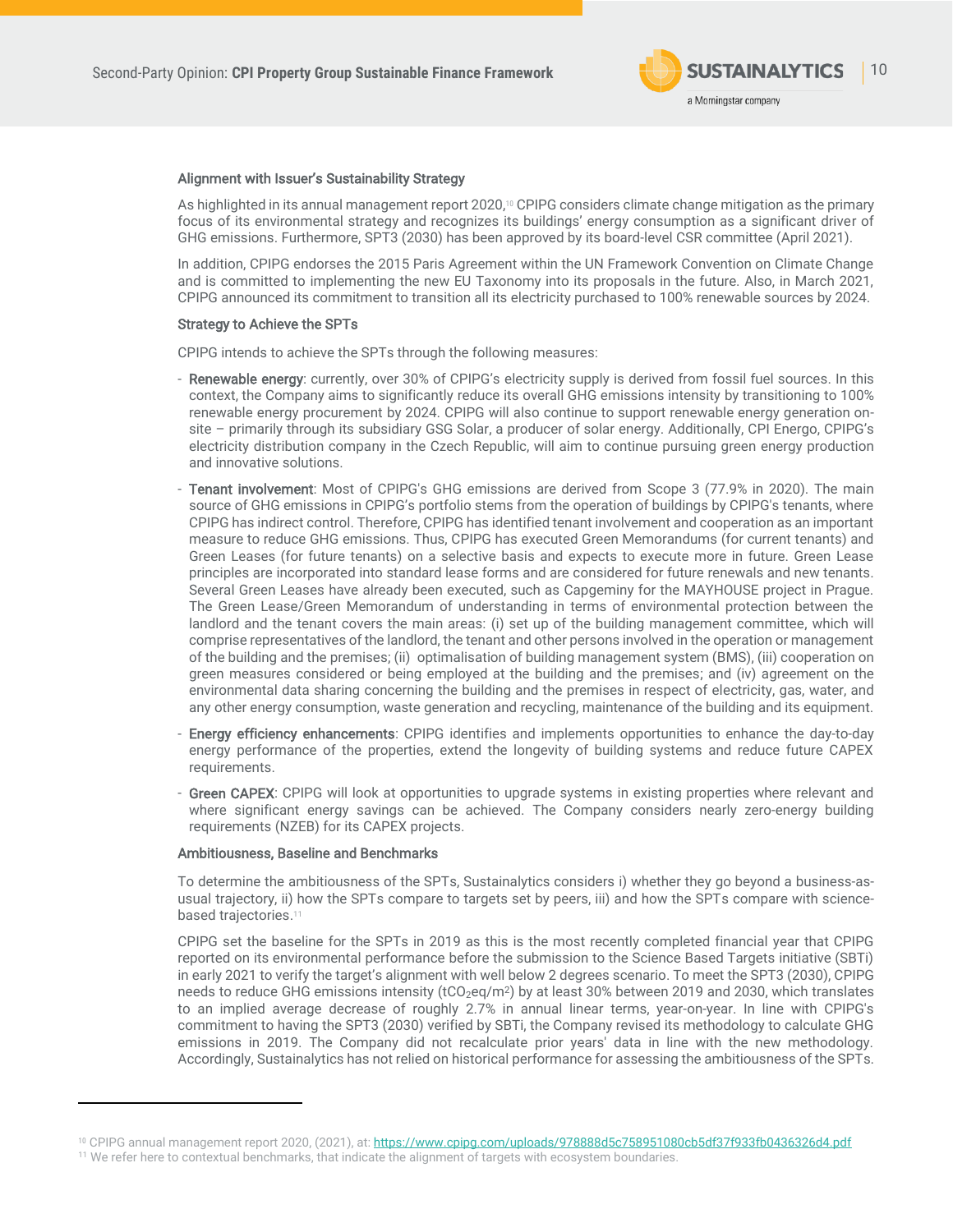

Compared to its peers, CPIPG is aligned with best practice. Sustainalytics has identified a peer group of five other companies in the European real estate sector with targets expressed in tCO<sub>2</sub>eq/m<sup>2</sup>, with only one other peer including Scope 3 GHG emissions within its targets.

In terms of alignment to science-based trajectories, Sustainalytics has considered how the intensity target aligns with benchmarks such as the IEA's ETP 2017 B2DS (Beyond Two-Degree Scenario) for the building sector and how the target contributes to CPIPG's absolute emissions reductions. It is noted that the SPTs are based on allscope emissions and includes both residential and commercial buildings making a direct comparison with the IEA's 2030 benchmarks (Scopes 1 and 2 emissions of 26.97 kgCO<sub>2</sub>eq/m<sup>2</sup> for service buildings and 11.71 kgCO<sub>2</sub>eq/m<sup>2</sup> for residential buildings) challenging. However, Sustainalytics recognizes that a 30% decrease in CPIPG's current Scope 1 and 2 emissions intensity (approximately  $37.82 \text{ kgCO}_2\text{eq}/\text{m}^2$ ) would result in a figure well below the benchmark target for service buildings and below a weighted average of the service and residential targets based on CPIPG's current portfolio composition. <sup>12</sup> On this basis, Sustainalytics is of the opinion that the Company's targets to reduce its Scope 1, 2 and 3 emissions intensity to a maximum of 0.102 tCO<sub>2</sub>eg/m<sup>2</sup> by 2025, 0.095 tCO<sub>2</sub>eg/m<sup>2</sup> by 2027 and finally 0.085 tCO<sub>2</sub>eg/m<sup>2</sup> by 2030 are substantial, and that consideration of whole lifecycle emissions with significant coverage of (and potential to decrease) Scope 3 emissions will allow the Company to achieve a positive holistic impact of their environmental footprint.

## Overall Assessment

Sustainalytics considers the SPTs to align with Issuer's sustainability strategy and to be ambitious given that: (i) they align with peers best practice, and (ii) they present an emissions intensity reduction in line with a well-below 2°C scenario.

| GHG emission intensity reductions equal to<br>or lower than 0.102 tCO <sub>2</sub> eq/m2 of CPIPG's<br>property portfolio by 2025, representing a<br>reduction of 16% compared to the 2019<br>baseline. | Not Aligned | Moderately<br>Ambitious | <b>Ambitious</b> | <b>Highly Ambitious</b> |
|---------------------------------------------------------------------------------------------------------------------------------------------------------------------------------------------------------|-------------|-------------------------|------------------|-------------------------|
| GHG emission intensity reductions equal to<br>or lower than 0.095 tCO2eq/m2 of CPIPG's<br>property portfolio by 2027, representing a<br>reduction of 22% compared to the 2019<br>baseline.              | Not Aligned | Moderately<br>Ambitious | <b>Ambitious</b> | <b>Highly Ambitious</b> |
| GHG emission intensity reductions equal to<br>or lower than 0.085 tCO <sub>2</sub> eq/m2 of CPIPG's<br>property portfolio by 2030, representing a<br>reduction of 30% compared to the 2019<br>baseline. | Not Aligned | Moderately<br>Ambitious | <b>Ambitious</b> | <b>Highly Ambitious</b> |



# **Bond Characteristics**

CPIPG has disclosed that any sustainability-linked financing instrument pertaining to the Framework will be subjected to a penalty in the event that the specified SPTs are not achieved by the target observation date of December 31, 2025, December 31, 2027, and December 31, 2030 respectively. The mechanism for the adjustment will be specified in the sustainability-linked instrument's documentation, and will comprise of an increase in the coupon margin (a 'step-up' margin) of at least 25 basis points (bps) payable from the first coupon payment date following the Sustainability Performance Target Observation Date, until maturity of the relevant Sustainability-Linked financing instrument.

If for any reason the performance level against the SPTs cannot be calculated or observed, or not in a satisfactory manner, the increased coupon margin (as defined) will be applicable. If for any reason CPIPG does not publish details of its performance against the relevant SPTs, the increased coupon margin will be applicable. No more than one step-up margin shall be applied over the life of a given sustainability-linked financing instrument. If the

<sup>&</sup>lt;sup>12</sup> CPIPG portfolio, accessed on August 25, 2021, at[: https://www.cpipg.com/about-us-en](https://www.cpipg.com/about-us-en)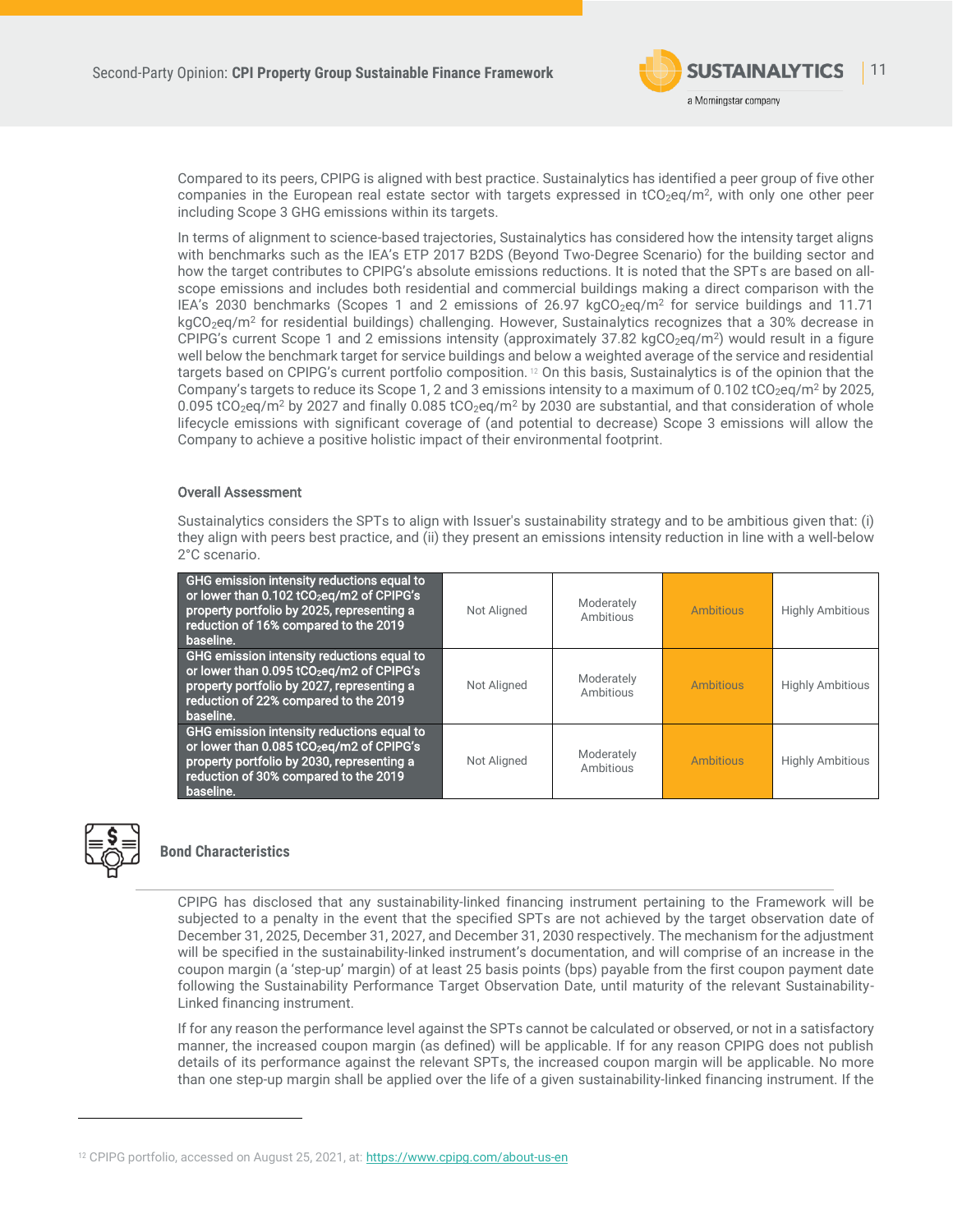

specified SPTs have been met, and the specified reporting and verification has been made public, the financial characteristics of any sustainability-linked financing instrument issued under this Framework shall remain unchanged.

Sustainalytics positively notes that the SPTs need to be met at the evaluation date to avoid an increase in the coupon margin and that the bond characteristics are aligned with market practice; however, it does not opine on the adequacy of the penalty imposed for not achieving the SPTs.



# **Reporting**

CPIPG commits to report on an annual basis on its performance on the KPI, and expects to include the relevant figures in its annual Management Report, published on CPIPG's website, which is aligned with the SLBP. CPIPG further commits to disclose relevant information that enables investors to monitor the level of ambition of the SPTs. Furthermore, CPIPG commits to report any potential events, such as material acquisitions or divestitures, that can substantially impact the calculation of the KPI, and may require the restatement of the SPTs or pro-forma adjustments of baselines or KPI scope.



# **Verification**

CPIPG commits to having an external verifier provide assurance on the published KPI performance figures for each fiscal year/on the KPI performance at the SPT deadline, which is aligned with the SLBP on verification.

# <span id="page-11-0"></span>Section 2: Assessment of CPIPG's Sustainability Strategy

# Credibility of CPI Property Group's Sustainability Strategy

<span id="page-11-2"></span>At the group level, CPIPG's board-level CSR Committee has oversight of the Company's sustainability strategy, social and environmental risk management, corporate social responsibility, green financing and compliance. CPIPG's Corporate Social Responsibility and Sustainability Policy<sup>13</sup> is structured around a clear commitment to high standards of environmental, social and ethical actions within its business operations as well as its corporate culture. The Company has defined five primary CSR principles:<sup>14</sup> (i) Promoting a sustainable approach towards real estate development and management; (ii) Contributing to environmental protection and the development of local communities in which the Group operates; (iii) Pursuing a sustainable business model that allows the Group to achieve its business objectives without placing an excessive burden on the environment; (iv) Actively managing the Group's assets to continually improve environmental performance, quality and resilience; and (v) Encouraging cooperation with all employees, tenants and customers to foster a close relationship with all our stakeholders.

To implement its approach, CPIPG identified two key focus areas, for which CPI Property Group has already engaged various activities:

- Green Energy: CPIPG has installed more than 25,250 solar modules over a 45,000 m2 photovoltaic area generating around 9,448 MWh in total annual output, creating Berlin's largest photovoltaic system. In addition, CPIPG Property owns and operates six cogeneration plants in its Berlin portfolio, each generating around 800 KW in electrical output and supporting the Company's carbon offsetting capabilities.<sup>15</sup>
- <span id="page-11-1"></span>• Green Properties: The Group acknowledges the importance of improving resource efficiency and implementing sustainability principles at its properties. The goal is to increase the percentage of green and certified buildings in its portfolio and to address all aspects of environmental impacts created by their properties, including energy performance,

<sup>13</sup> CPIPG, "Property Corporate Social Responsibility and Sustainability policy", at: <http://sustainability.cpipg.com/>

<sup>14</sup> CPIPG, "Management Report 2019", at: <https://www.cpipg.com/uploads/3ab4bf98d1d54c67a78af8f364ebe52b3753a6d3.pdf>

<sup>15</sup> CPIPG, "Environmental Responsibility", at: <http://sustainability.cpipg.com/environment.php>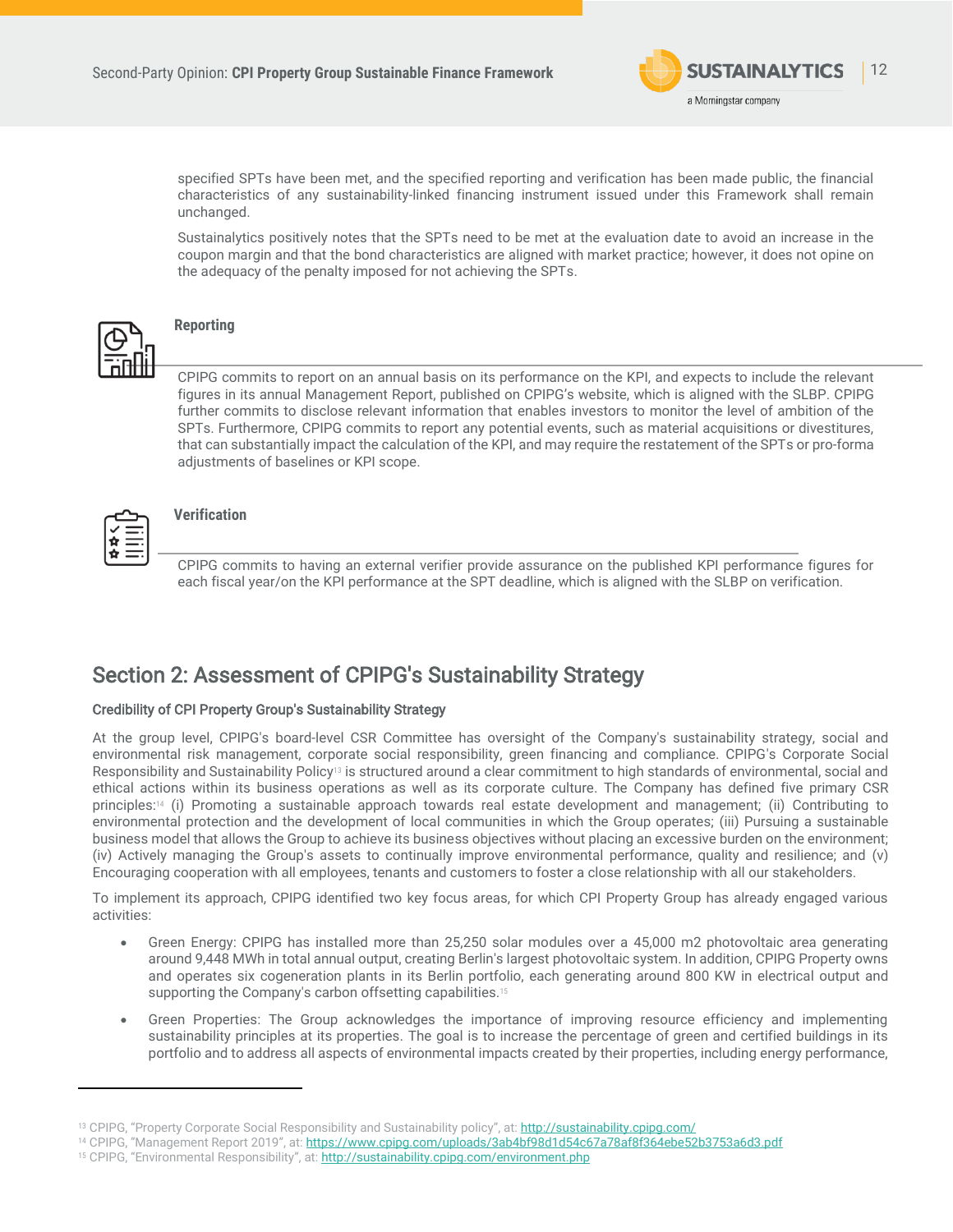

water consumption, use of eco-friendly construction materials, recycling infrastructure, land use, pollution, transportation and local environmental conservation. As of 2020, certified buildings (BREEAM and LEED) represented 21.8% share of the Group's GLA,<sup>16</sup> and 27% of total portfolio value.<sup>[15](#page-11-1)</sup> Furthermore, CPIPG conducts Life Cycle Analysis (LCA) on all new constructions over 10,000m2[.](#page-4-1) <sup>4</sup>

Sustainalytics considers CPIPG to have a strong sustainability strategy and considers that the SLBs will further support CPIPG's sustainability strategy.

### CPI Property Group's Environmental and Social Risk Management

According to Sustainalytics' ESG Risk Rating, CPIPG's overall management of material ESG issues is average. At the same time, the Company's ESG reporting is considered to be strong. Sustainalytics' analysis is based on CPIPG's overall performance in environmental, governance and social issues.<sup>17</sup>

Sustainalytics also recognizes that while CPIPG's defined targets are impactful, it is acknowledged that achieving the SPTs in the real estate management industry bears environmental and social risks related to health and safety risks, create unintended waste and wastewater discharges, as well as pollution and land-use risk. For example, through land clearing, the operation of diesel engines, demolition, etc. construction sites generate high levels of particulate matter that can travel long distances and have an impact on air quality, causing a risk to humans and wildlife. Additionally, the Company needs to be aware of and engage surrounding communities to mitigate any potential stakeholder issues.

In the following section Sustainalytics comments on CPIPG's ability to mitigate such potential risks.

- The Group is committed to reducing the environmental impact caused by operational activities. Prior to project investment, the Group conducts a risk assessment.[13](#page-11-2) In 2018, CPIPG began the establishment of the Group's KPI and set up monitoring, reporting and targeting processes, to align with ISO 14001. The Group is working towards standardizing environmental practices for its existing assets and for new developments and acquisitions.
- CPI Property is committed to ensuring that waste management practices at buildings are in compliance with local legislation and ensures waste separation into streams relevant to building operation, recycling and occupants needs.
- In accordance with EU regulation on construction and demolition waste (CDW), CPI is required to follow the guidelines set out by each of the Member States that the Company operates in. These regulations are aimed at ensuring waste management is carried out without endangering human health or causing harm to the environment.<sup>18</sup>
- Additionally, CPIPG confirmed to Sustainalytics its compliance with EU legislation related to worker health and safety and its focus on raising awareness and training of teams on occupational health and safety risks. The Company publicly reports on OHSA figures in its annual Corporate Social Responsibility report and recorded a total of 54 accidents in 2019, with no recorded fatal injuries.[13](#page-11-2) Moreover, the countries where CPIPG operates are classified as "Designated Countries" by the Equator Principles, suggesting the existence of strong environmental and social governance systems and institutional capacity designed to protect the local environment and communities.<sup>19</sup>
- Since March 2020, the Group's Board of Directors resolved that top management remuneration will depend on the fulfilment of ESG related KPI.[4](#page-4-1)
- In 2021, CPI Property Group became a signatory of the United Nations Global Compact<sup>20</sup> and is committed to incorporating principles to ensure environmental and labour standards.[4](#page-4-1)
- <span id="page-12-0"></span>• Regarding stakeholder engagement, CPIPG confirmed to Sustainalytics its practices aimed at fostering responsibility within the communities in which it operates. In this regard, CPIPG actively engages communities in the project development stages by conducting surveys to garner stakeholder feedback and incorporate that into the planning and implementation phases. CPIPG noted that stakeholder engagement is an iterative process and that it is committed to providing the community with multiple opportunities and platforms to voice their opinions. The Company is also actively engaged in community activities that support the health and well-being of tenants.[13](#page-11-2)

Overall, Sustainalytics considers that CPIPG has strong management programs and policies to mitigate potential environmental and social risks that are associated with the activities that will be carried out with this Framework.

<sup>16</sup> Gross Lettable Value

<sup>17</sup> This assessment has been derived from Sustainalytics' ESG Risk Ratings on August 18, 2021.

<sup>18</sup> EU, "Waste Framework Directive", (2008), at: <https://eur-lex.europa.eu/legal-content/EN/TXT/HTML/?uri=CELEX:32008L0098&from=EN>

<sup>19</sup> The Equator Principles, "Designated Countries", at: <https://equator-principles.com/designated-countries/>

<sup>20</sup> UN, "Global Compact", at: <https://www.unglobalcompact.org/>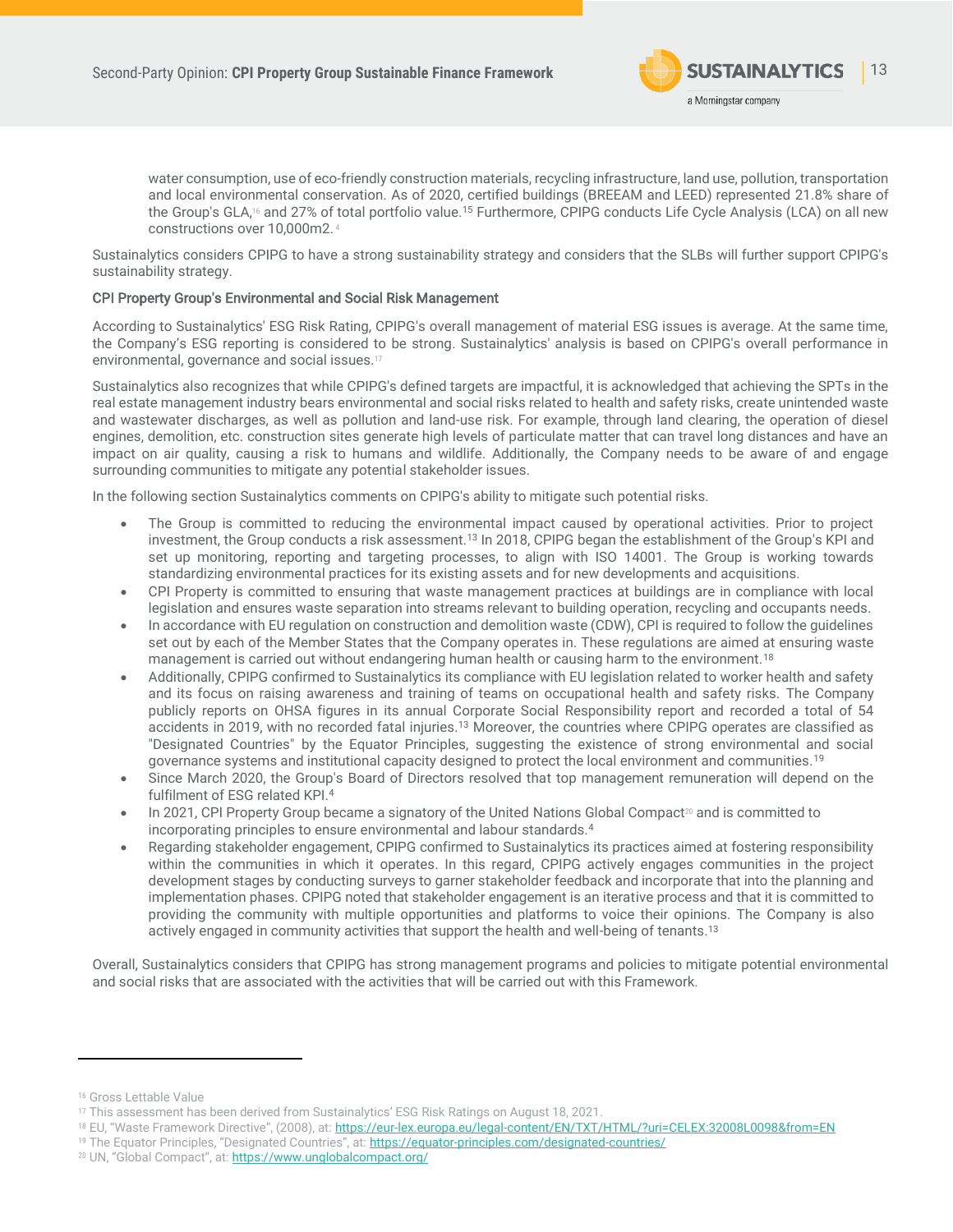<span id="page-13-1"></span><span id="page-13-0"></span>

# Section 3: Impact of the UoPs and SPTs Selected

## Importance of renewable energy and energy efficiency in European buildings

The EU's real estate sector accounts for 40% of the European block's total energy consumption and 36% of its CO2 emissions. $^{21}$ This problem is particularly relevant in Central and Eastern Europe (CEE), where the real estate sector can account for up to 50% of a countries' total energy consumption, such as in Hungary.<sup>22</sup> Additionally, the EU has specifically identified the Czech Republic for its failure to improve the transparency around building energy performance,<sup>23</sup> which can limit transparency and slow efforts to improve building energy performance. Furthermore, the European Commission has concluded that high energy consumption levels are directly correlated with the age of buildings. Approximately 36% of the EU's building stock is over 50 years old, and approximately 75% of EU building stock is considered energy inefficient.<sup>[21](#page-13-0)</sup> According to the EC, through the renovation and retrofit of existing buildings, significant energy savings can be achieved, with the potential of reducing the EU's total energy consumption by 5-6% and lowering total  $CO<sub>2</sub>$  emissions by about 5%.<sup>[21](#page-13-0)</sup>

Given that there is a particular need for renovating buildings in CEE, where efficiency gains stand to have a greater overall impact on carbon reduction,[22](#page-13-1) Sustainalytics is of the opinion that CPIPG's green buildings and energy efficiency projects will provide a meaningful contribution towards the EU's decarbonization efforts, and that CPIPG's focus on achieving EPC labels for its properties will contribute to improving transparency on energy performance in the market. Specifically, investments in more energy efficient buildings, the pursuit of green building certification and the expansion of photovoltaic infrastructure will reduce energy demand and carbon intensity and increase renewable energy use.

### Benefits of organic farming, rooftop gardens, beehives and artificial bird nesting

<span id="page-13-2"></span>While most of the proceeds for this Framework will be used to finance CPIPG's building portfolio in accordance with the criteria for green buildings, energy efficiency and renewable energy, CPIPG will dedicate a small portion of the proceeds to manage and maintain its organic farmland assets and to develop green building installations that act as a habitat for a range of species, such as gardens, beehives and nesting sites. Regarding organic farming, the impacts of conventional agriculture are well established, ranging from pollution to biodiversity loss and natural resource depletion.<sup>24</sup> EU Organic farming standards help to mitigate some of these impacts and contribute to more sustainable food production. For example, through carbon sequestration, reduced dependence on fossil-fuel inputs and the use of renewable energy, organic agriculture can contribute to reducing energy consumption and mitigating the impacts of carbon emissions.<sup>25</sup> Similarly, the FAO has indicated that "organic agriculture provides management practices that can help farmers adapt to climate change through strengthening agro-ecosystems, diversifying crop and livestock production, and building farmers' knowledge base to best prevent and confront changes in climate." <sup>[25](#page-13-2)</sup> CPIPG is also financing the implementation of climate-smart agriculture management practices on their organic farmland, including active heard health management, soil remediation and organic soil fertility management. Active herd management is practised with the aim that the health of livestock is not only maintained, but optimized, by focusing on providing high-quality nutrition, natural living conditions and avoiding the unnecessary use of vaccines and antibiotics. Soil remediation and organic soil fertility management are practised to ensure that the farmland is not overused by livestock and involves regular treatment<sup>26</sup> and pasture rotation.<sup>27</sup>

Sustainalytics views EU certified organic farming to be a credible, robust and science-based standard that positively contributes to the transition towards a sustainable food system and the mitigation of climate change, and considers CPIPG's application of climate-smart agricultural practices on these farms to add additional impact. Furthermore, CPIPG's promotion of organic agriculture in Central and Eastern Europe, the Czech Republic specifically, is notable, given that over 50% of organic farming in the EU takes place in Spain Italy, France and Germany.<sup>28</sup> As such, Sustainalytics considers that the CPIPG green bond framework will support organic agricultural practices in European countries that have lower levels of organic food production currently.

<https://ec.europa.eu/energy/en/topics/energy-efficiency/energy-performance-of-buildings>

<sup>21</sup> European Commission, "Document on the energy performance of buildings in the European Union", at:

<sup>&</sup>lt;sup>22</sup> Corporate Leaders Group, "The Energy Transition in Central and Eastern Europe", (2018) at: [https://www.corporateleadersgroup.com/reports](https://www.corporateleadersgroup.com/reports-evidence-and-insights/publications/publications-pdfs/cee-energy-transition-report.pdf)[evidence-and-insights/publications/publications-pdfs/cee-energy-transition-report.pdf](https://www.corporateleadersgroup.com/reports-evidence-and-insights/publications/publications-pdfs/cee-energy-transition-report.pdf)

<sup>&</sup>lt;sup>23</sup> European Commission, "Energy efficiency in buildings: Commission refers Czechia and Slovenia to Court for failure to ensure proper display of energy performance certificates for buildings", (2019) at: [http://europa.eu/rapid/press-release\\_IP-19-464\\_en.htm](http://europa.eu/rapid/press-release_IP-19-464_en.htm) <sup>24</sup> Rodriguez, E. (2004), "Negative Effects of Agriculture on our Environment" at:

[https://www.researchgate.net/publication/246925467\\_Negative\\_Effects\\_of\\_Agriculture\\_on\\_Our\\_Environment](https://www.researchgate.net/publication/246925467_Negative_Effects_of_Agriculture_on_Our_Environment)

<sup>&</sup>lt;sup>25</sup> FAO, "Organic Agriculture and Climate Change", (2018) at: <http://www.fao.org/organicag/oa-specialfeatures/oa-climatechange/en/> <sup>26</sup> Sowing, mowing, mulching, aerating, verticutting, etc.

<sup>&</sup>lt;sup>27</sup> CPIPG, "Environmental Responsibility", at: [http://sustainability.cpipg.com/environment.php#green\\_agriculture](http://sustainability.cpipg.com/environment.php#green_agriculture)

<sup>&</sup>lt;sup>28</sup> European Commission "Organic Farming in the EU, a Fast Growing Sector", (2019) at: [https://ec.europa.eu/info/sites/info/files/food-farming](https://ec.europa.eu/info/sites/info/files/food-farming-fisheries/farming/documents/market-brief-organic-farming-in-the-eu_mar2019_en.pdf)[fisheries/farming/documents/market-brief-organic-farming-in-the-eu\\_mar2019\\_en.pdf](https://ec.europa.eu/info/sites/info/files/food-farming-fisheries/farming/documents/market-brief-organic-farming-in-the-eu_mar2019_en.pdf)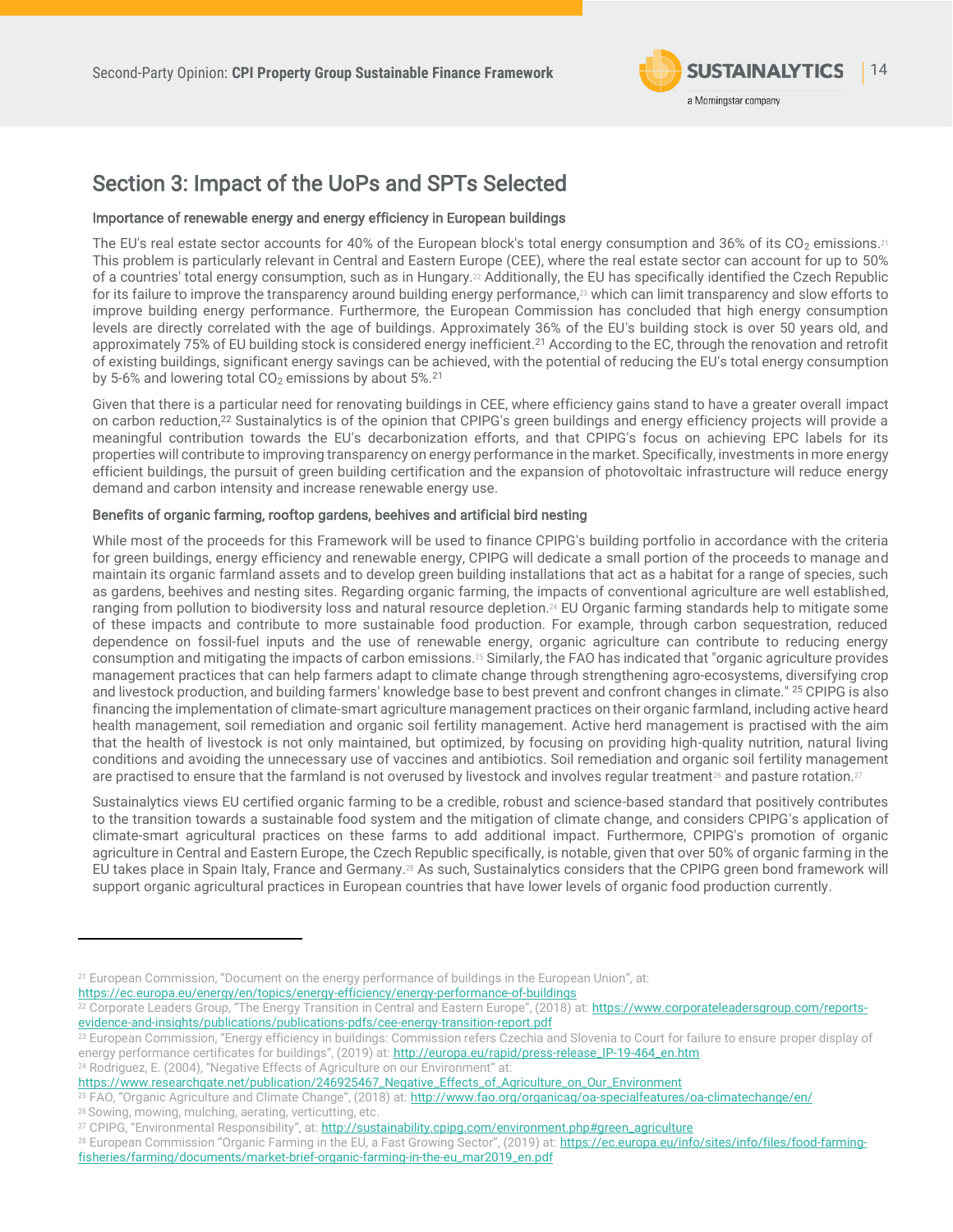<span id="page-14-2"></span><span id="page-14-1"></span>

Green roofs can offer several environmental benefits. For example, green roofs can act as a heat-mitigation strategy, which can result in lower demand for air-conditioning, thus leading to a decrease in air pollution and energy savings.<sup>29</sup> The Environmental Protection Agency (EPA) found that "vegetation can also remove pollutants and GHG emissions from the air through dry deposition, and carbon sequestration and storage, respectively". [29](#page-14-1) It is important to note that the impact of a green roof will be dependent on a number of factors including the type of green roof,<sup>30</sup> local environmental conditions and total area of coverage.<sup>31</sup> Furthermore, when planted with indigenous fauna, it is possible for rooftop gardens to attract native bird populations and stimulate local biodiversity, as has been demonstrated in the United States and Europe.<sup>[31](#page-14-2)</sup> Sustainalytics considers these activities to be impactful, especially when considering that they will mostly be pursued for buildings that comply with other elements of CPIPG's Framework, indicating that they are part of a broader programme to enhance the environmental performance of these buildings.

## Alignment with/contribution to SDGs

The Sustainable Development Goals (SDGs) were set in September 2015 and form an agenda for achieving sustainable development by the year 2030. The CPI Property Group Sustainability Finance Framework advances the following SDG goals and targets:

| <b>Category / KPI</b>                                                                                                         | <b>SDG</b>                                    | <b>SDG Target</b>                                                                                                                                                                                                                                                                                                              |
|-------------------------------------------------------------------------------------------------------------------------------|-----------------------------------------------|--------------------------------------------------------------------------------------------------------------------------------------------------------------------------------------------------------------------------------------------------------------------------------------------------------------------------------|
| Green Buildings<br><b>Energy Efficiency</b>                                                                                   | 7. Affordable and clean<br>energy             | 7.3. By 2030, double the global rate of improvement in<br>energy efficiency                                                                                                                                                                                                                                                    |
|                                                                                                                               | 11. Sustainable cities<br>and communities     | 11.6 By 2030, reduce the adverse per capita<br>environmental impact of cities, including by paying<br>special attention to air quality and municipal and other<br>waste management                                                                                                                                             |
| Renewable Energy                                                                                                              | 7. Affordable and clean<br>energy             | 7.2. By 2030, increase substantially the share of<br>renewable energy in the global energy mix                                                                                                                                                                                                                                 |
| <b>Environmentally Sustainable</b>                                                                                            | 12. Responsible                               | 12.2. By 2030, achieve the sustainable management and                                                                                                                                                                                                                                                                          |
| Management of Living Natural                                                                                                  | consumption and                               | efficient use of natural resources                                                                                                                                                                                                                                                                                             |
| Resources and Land Use                                                                                                        | production                                    |                                                                                                                                                                                                                                                                                                                                |
| KPI: Tonnes of $CO2$ equivalent<br>emissions per m <sup>2</sup> of gross leasable<br>floor area ( $tCO_2$ eq/m <sup>2</sup> ) | 9. Industry, innovation<br>and infrastructure | 9.4. By 2030, upgrade infrastructure and retrofit industries<br>to make them sustainable, with increased resource-use<br>efficiency and greater adoption of clean and<br>environmentally sound technologies and industrial<br>processes, with all countries taking action in accordance<br>with their respective capabilities. |
|                                                                                                                               | 7. Affordable and clean<br>energy             | 7.2. By 2030, increase substantially the share of<br>renewable energy in the global energy mix                                                                                                                                                                                                                                 |

<span id="page-14-0"></span><sup>29</sup> EPA, "Using Green Roofs to Reduce Heat Islands", (2018) at[: https://www.epa.gov/heat-islands/using-green-roofs-reduce-heat-islands](https://www.epa.gov/heat-islands/using-green-roofs-reduce-heat-islands)

<sup>30</sup> CPI has not indicated if they will be pursuing the development of Extensive Green Roofs or Intensive Green Roofs. For more information, see the EPA link above.

<sup>31</sup>Audubon, "Roofing Revolution: How (Gorgeous) Green Roofs Benefit", (2016) at[: https://www.audubon.org/news/roofing-revolution-how](https://www.audubon.org/news/roofing-revolution-how-gorgeous-green-roofs-benefit-birds)[gorgeous-green-roofs-benefit-birds](https://www.audubon.org/news/roofing-revolution-how-gorgeous-green-roofs-benefit-birds)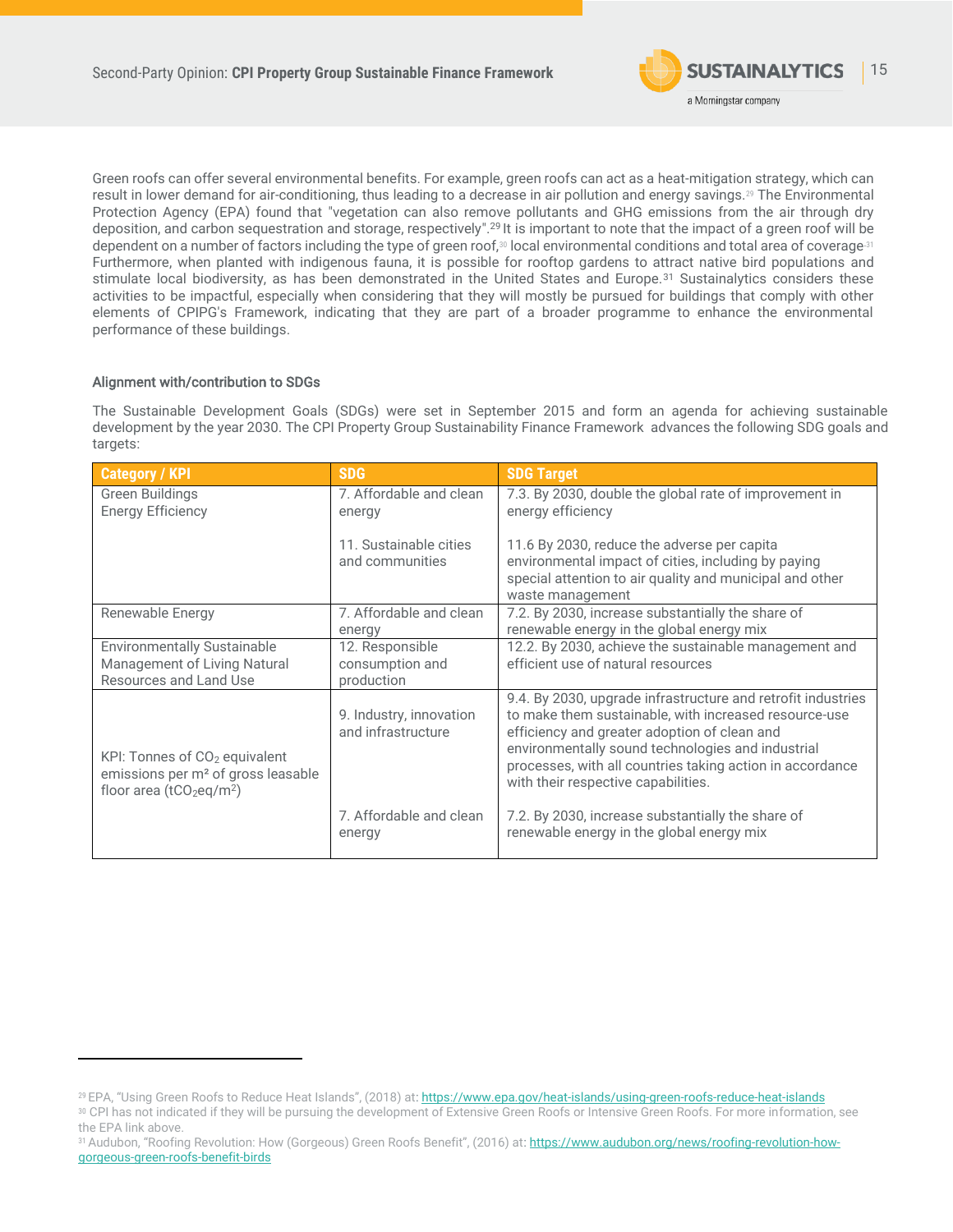

# **Conclusion**

<span id="page-15-0"></span>CPI Property Group has developed the CPIPG Sustainability Finance Framework under which it may issue use of proceeds and/or sustainability-linked bonds.

Under the green bonds, the proceeds may finance projects related to green buildings, energy efficiency, renewable energy and environmentally sustainable management of living natural resources and land use. Sustainalytics considers that the projects funded by the use of proceeds bonds are expected to provide a positive environmental impact. The CPI Property Group Sustainable Finance Framework outlines a process by which proceeds will be tracked, allocated, and managed and makes commitments for reporting on the allocation and impact of the use of proceeds.

Under the sustainability-linked instruments, CPI Property Group intends to tie the financial characteristics of the bonds to the achievements of the following SPTs:

- GHG emission intensity reductions equal to or lower than 0.102 tCO2eq/m2 of CPIPG's property portfolio by 2025, representing a reduction of 16% compared to the 2019 baseline.

- GHG emission intensity reductions equal to or lower than 0.095 tCO2eq/m2 of CPIPG's property portfolio by 2027, representing a reduction of 22% compared to the 2019 baseline.

GHG emission intensity reductions equal to or lower than 0.085 tCO<sub>2</sub>eq/m2 of CPIPG's property portfolio by 2030, representing a reduction of 30% compared to the 2019 baseline.

Sustainalytics considers the KPI, tonnes of CO<sub>2</sub> equivalent emissions per m<sup>2</sup> of gross leasable floor area (tCO<sub>2</sub>eq/m<sup>2</sup>), to be very strong as it directly measures performance on a relevant and material ESG issue for the Company, has significant scope of applicability, is aligned with credible external methodologies and is fit for benchmarking.

Sustainalytics considers CPIPG's SPTs to be ambitious as they represent a material improvement compared to past performance, align with peer best practice, and indicate emissions intensity reductions in line with a well-below 2°C scenario. Sustainalytics considers reporting and verification commitments to be aligned with market expectations.

Furthermore, Sustainalytics believes that the CPIPG Sustainable Finance Framework is aligned with the Company's overall sustainability strategy and that CPIPG's overall management of material ESG issues is average.

Based on the above, Sustainalytics is confident that CPI Property Group is well-positioned to issue green bonds and sustainabilitylinked bonds and that the CPIPG Finance Framework is in alignment with the Green Bond Principles 2021 and the Sustainability-Linked Bond Principles 2020.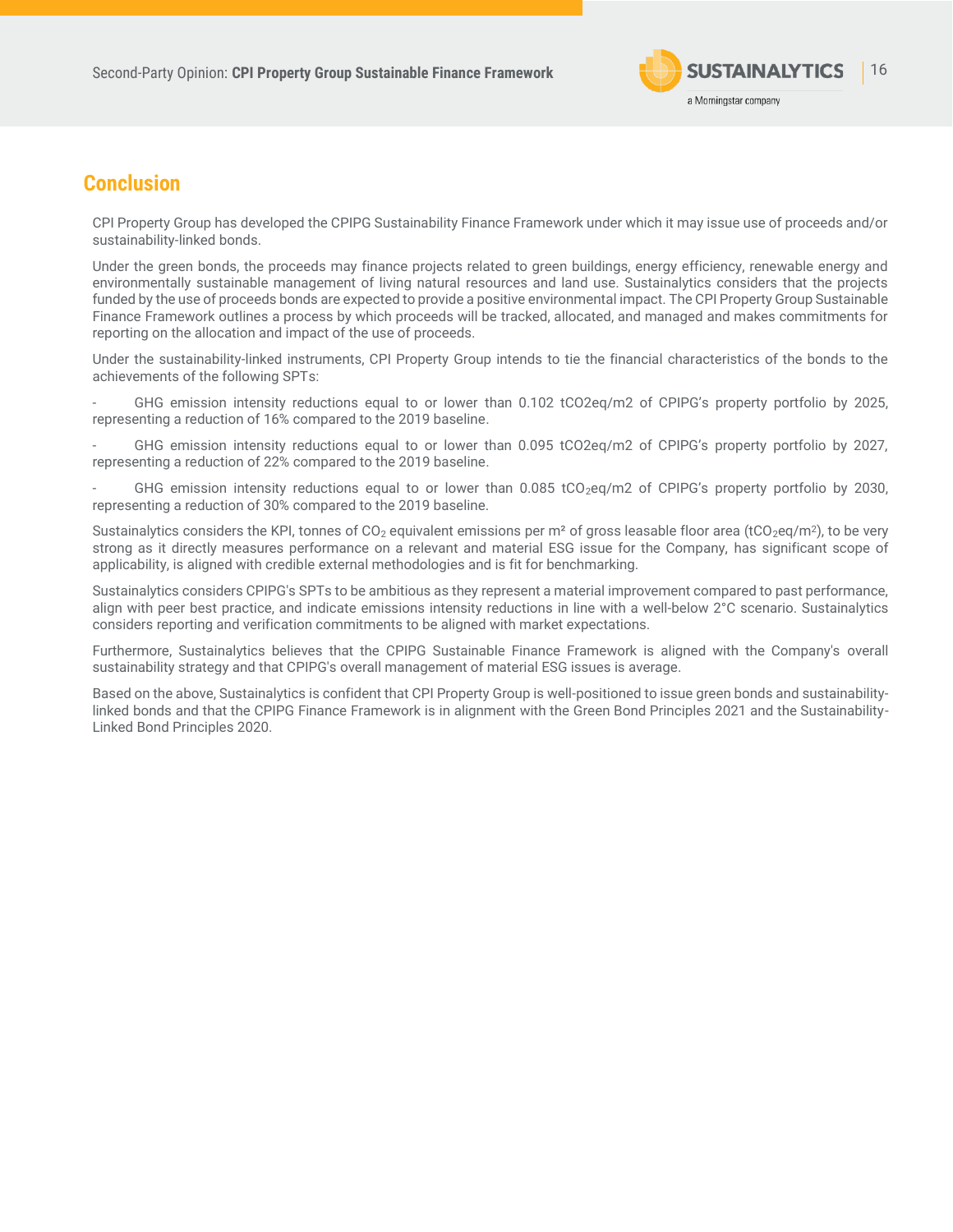

# **Appendix 1: Referenced Green Building Certfications**

|                               | <b>LEED</b>                                                                                                                                                                                                                                                                                                                                                                                                                                         | <b>BREEAM</b>                                                                                                                                                                                                                                                                                                                                                                                                                       |
|-------------------------------|-----------------------------------------------------------------------------------------------------------------------------------------------------------------------------------------------------------------------------------------------------------------------------------------------------------------------------------------------------------------------------------------------------------------------------------------------------|-------------------------------------------------------------------------------------------------------------------------------------------------------------------------------------------------------------------------------------------------------------------------------------------------------------------------------------------------------------------------------------------------------------------------------------|
| Background                    | Leadership in Energy and Environmental<br>Design (LEED) is a US Certification System<br>for residential and commercial buildings<br>used worldwide. LEED was developed by<br>the non-profit U.S. Green Building Council<br>(USGBC) and covers the design,<br>construction, maintenance, and operation<br>of buildings.                                                                                                                              | BREEAM (Building Research Establishment<br>Environmental Assessment Method) was first<br>by<br>the<br>published<br><b>Building</b><br>Research<br>Establishment (BRE) in 1990.<br>Based in the UK, BREEAM can be used for new,<br>refurbished or extension of existing buildings<br>and buildings in operation.                                                                                                                     |
| Certification<br>levels       | Certified<br>$\bullet$<br>Silver<br>$\bullet$<br>Gold<br>$\bullet$<br>Platinum<br>$\bullet$                                                                                                                                                                                                                                                                                                                                                         | Pass<br>$\bullet$<br>Good<br>$\bullet$<br>Very Good<br>$\bullet$<br>Excellent<br>$\bullet$<br>Outstanding<br>$\bullet$                                                                                                                                                                                                                                                                                                              |
| Areas of<br>assessment        | Energy and atmosphere<br>$\bullet$<br><b>Sustainable Sites</b><br>$\bullet$<br><b>Location and Transportation</b><br>$\bullet$<br>Materials and resources<br>$\bullet$<br>Water efficiency<br>$\bullet$<br>Indoor environmental quality<br>$\bullet$<br>Innovation in Design<br>$\bullet$<br><b>Regional Priority</b><br>$\bullet$                                                                                                                  | Energy<br>$\bullet$<br>Land Use and Ecology<br>$\bullet$<br>Pollution<br>$\bullet$<br>Transport<br>$\bullet$<br><b>Materials</b><br>$\bullet$<br>Water<br>$\bullet$<br>Waste<br>$\bullet$<br><b>Health and Wellbeing</b><br>$\bullet$<br>Innovation<br>$\bullet$                                                                                                                                                                    |
| Requirements                  | Minimum requirements independent of<br>level of certification; point-based scoring<br>system weighted by category to determine<br>certification level.<br>The rating system is adjusted to apply to<br>specific sectors, such as: New Construction,<br>Renovation,<br>Major<br>Core<br>and<br>Shell<br>Development, Schools-/Retail-/Healthcare<br>New Construction and Major Renovations,<br>and Existing Buildings: Operation and<br>Maintenance. | Prerequisites depending on the levels of<br>certification, and credits with associated<br>points.<br>This number of points is then weighted by<br>item and gives a BREEAM level of certification,<br>which is based on the overall score obtained<br>(expressed as a percentage). Majority of<br>BREEAM issues are flexible, meaning that the<br>client can choose which to comply with to build<br>their BREEAM performance score. |
| Qualitative<br>Considerations | Widely accepted within the industry, both in<br>North America and internationally, and<br>considered a guarantee of strong<br>performance.                                                                                                                                                                                                                                                                                                          | Widely accepted within the industry, considered<br>more flexible and able to be tailored to local<br>conditions.                                                                                                                                                                                                                                                                                                                    |
| Performance<br>display        |                                                                                                                                                                                                                                                                                                                                                                                                                                                     | Outstanding                                                                                                                                                                                                                                                                                                                                                                                                                         |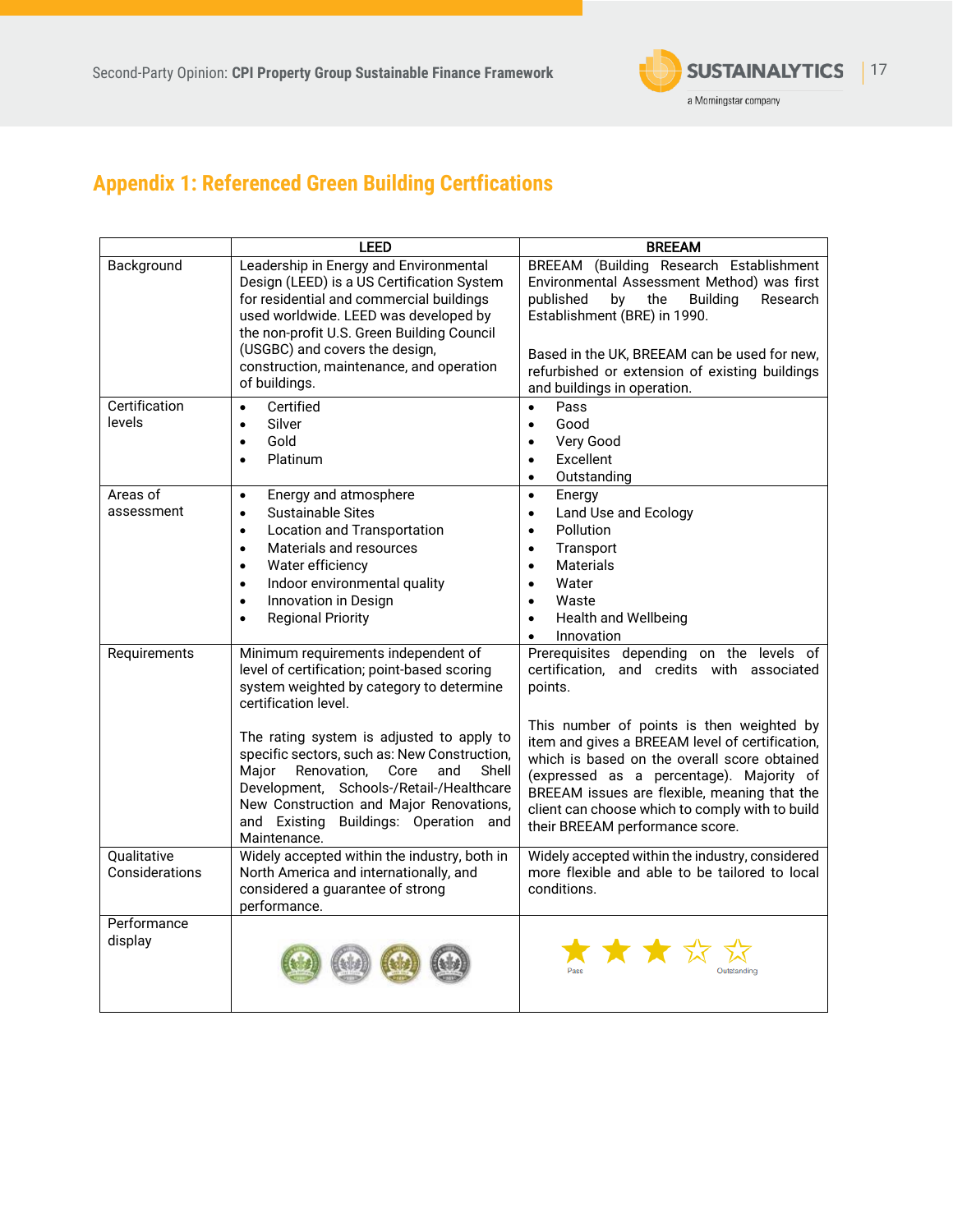

# **Appendix 2: Green Bond / Green Bond Programme - External Review Form**

# Section 1. Basic Information

| <b>Issuer name:</b>                                                                                     | <b>CPI Property Group</b>                                    |
|---------------------------------------------------------------------------------------------------------|--------------------------------------------------------------|
| <b>ISIN</b> or Issuer<br><b>Bond</b><br><b>Bond</b><br>Green<br>Green<br>Framework Name, if applicable: | Group Sustainability<br>CPI Property<br>Finance<br>Framework |
| Review provider's name:                                                                                 | <b>Sustainalytics</b>                                        |
| Completion date of this form:                                                                           | January 6, 2022                                              |
| Publication date of review publication:                                                                 |                                                              |

# Section 2. Review overview

## SCOPE OF REVIEW

The following may be used or adapted, where appropriate, to summarise the scope of the review.

The review assessed the following elements and confirmed their alignment with the GBP:

| ⊠ | Use of Proceeds                             | ⊠ | Process for Project Evaluation and<br>Selection |
|---|---------------------------------------------|---|-------------------------------------------------|
| ⊠ | Management of Proceeds                      | ⊠ | Reporting                                       |
|   | <b>ROLE(S) OF REVIEW PROVIDER</b>           |   |                                                 |
| ⊠ | Consultancy (incl. 2 <sup>nd</sup> opinion) | П | Certification                                   |
|   | Verification                                |   | Rating                                          |

□ Other (please specify):

Note: In case of multiple reviews / different providers, please provide separate forms for each review.

## EXECUTIVE SUMMARY OF REVIEW and/or LINK TO FULL REVIEW (if applicable)

Please refer to Evaluation Summary above.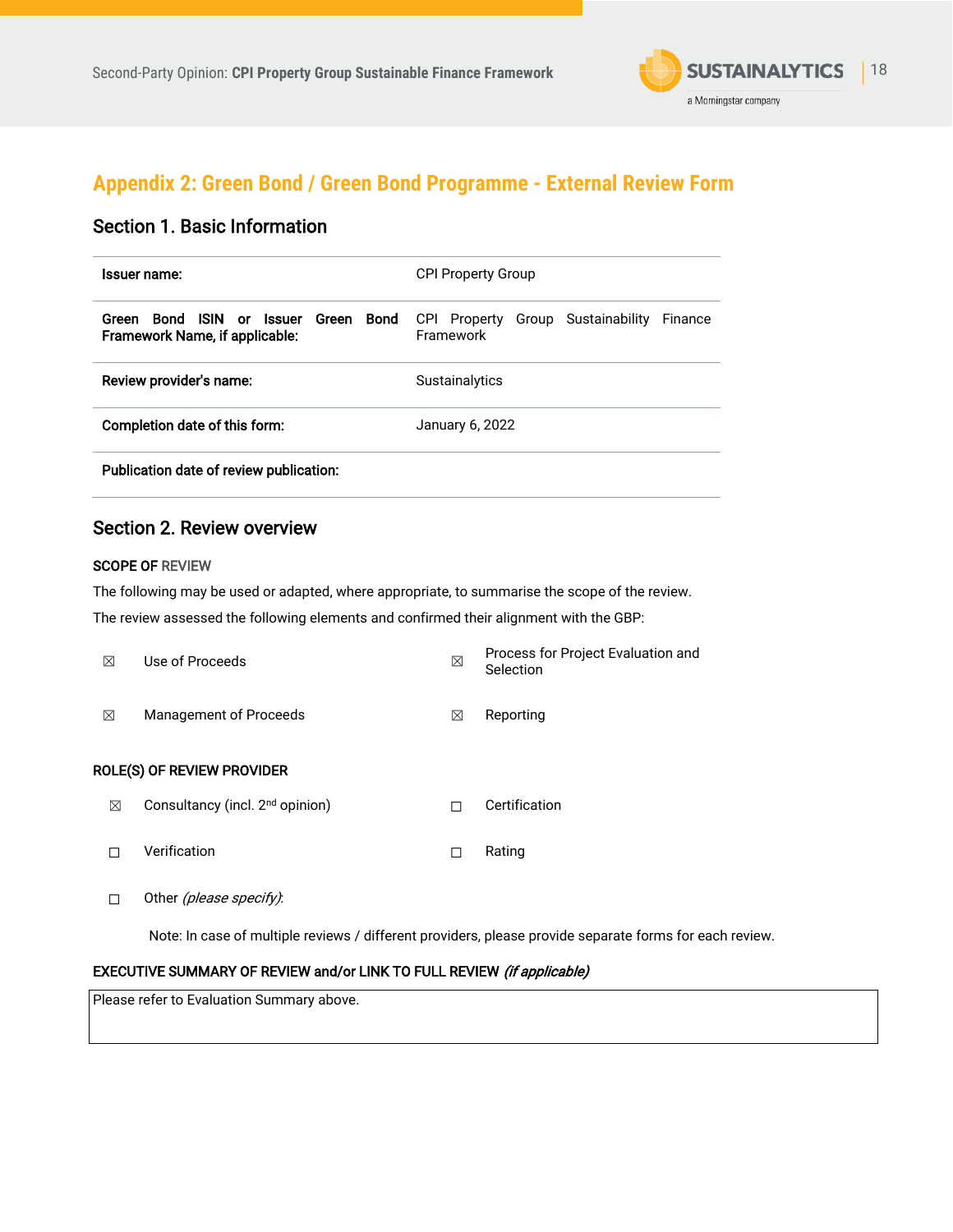

# Section 3. Detailed review

Reviewers are encouraged to provide the information below to the extent possible and use the comment section to explain the scope of their review.

## 1. USE OF PROCEEDS

### Overall comment on section (if applicable):

Sustainalytics is of the opinion that the CPI Property Group Sustainability Finance Framework is credible and impactful and aligns with the four core components of the Green Bond Principles 2021 (the "Use of Proceeds Principles"). The eligible categories for the use of proceeds - Green Buildings, Energy Efficiency, Renewable Energy, and Environmentally Sustainable Management of Living Natural Resources and Land Use - are aligned with those recognized by the Use of Proceeds Principles and will lead to positive environmental impacts.

## Use of proceeds categories as per GBP:

| ⊠ | Renewable energy                                                                                                               | ⊠ | Energy efficiency                                                                  |
|---|--------------------------------------------------------------------------------------------------------------------------------|---|------------------------------------------------------------------------------------|
|   | Pollution prevention and control                                                                                               | ⊠ | Environmentally sustainable management of<br>living natural resources and land use |
| П | Terrestrial and aquatic biodiversity<br>conservation                                                                           |   | Clean transportation                                                               |
|   | Sustainable water and wastewater<br>management                                                                                 | п | Climate change adaptation                                                          |
| П | Eco-efficient and/or circular economy<br>adapted products, production technologies<br>and processes                            | ⊠ | Green buildings                                                                    |
| П | Unknown at issuance but currently expected<br>to conform with GBP categories, or other<br>eligible areas not yet stated in GBP |   | Other <i>(please specify)</i> :                                                    |

If applicable please specify the environmental taxonomy, if other than GBP:

## 2. PROCESS FOR PROJECT EVALUATION AND SELECTION

Overall comment on section (if applicable):

• Project selection and evaluation will be carried out internally by CPIPG's Green Bond Team, which is composed of representatives from the legal, finance and investor relations departments and will be chaired by the Chief Financial Officer. • Prior to project investment, CPIPG conducts a risk assessment. Sustainalytics considers these environmental and social risk management systems to be adequate and aligned with market expectation.

• Projects will be periodically reviewed to ensure compliance with the Green Bond Framework. The Green Bond Team will conduct an annual review of the allocation and determine if any changes are required, e.g. if a project has been completed or is no longer eligible. These processes will be overseen by the CSR Committee.

• Sustainalytics considers CPIPG's approach to project evaluation and selection to be robust. Particularly noteworthy is the broad representation included in the Green Bond Team and direct oversight of the process by the Issuer's board level CSR Committee.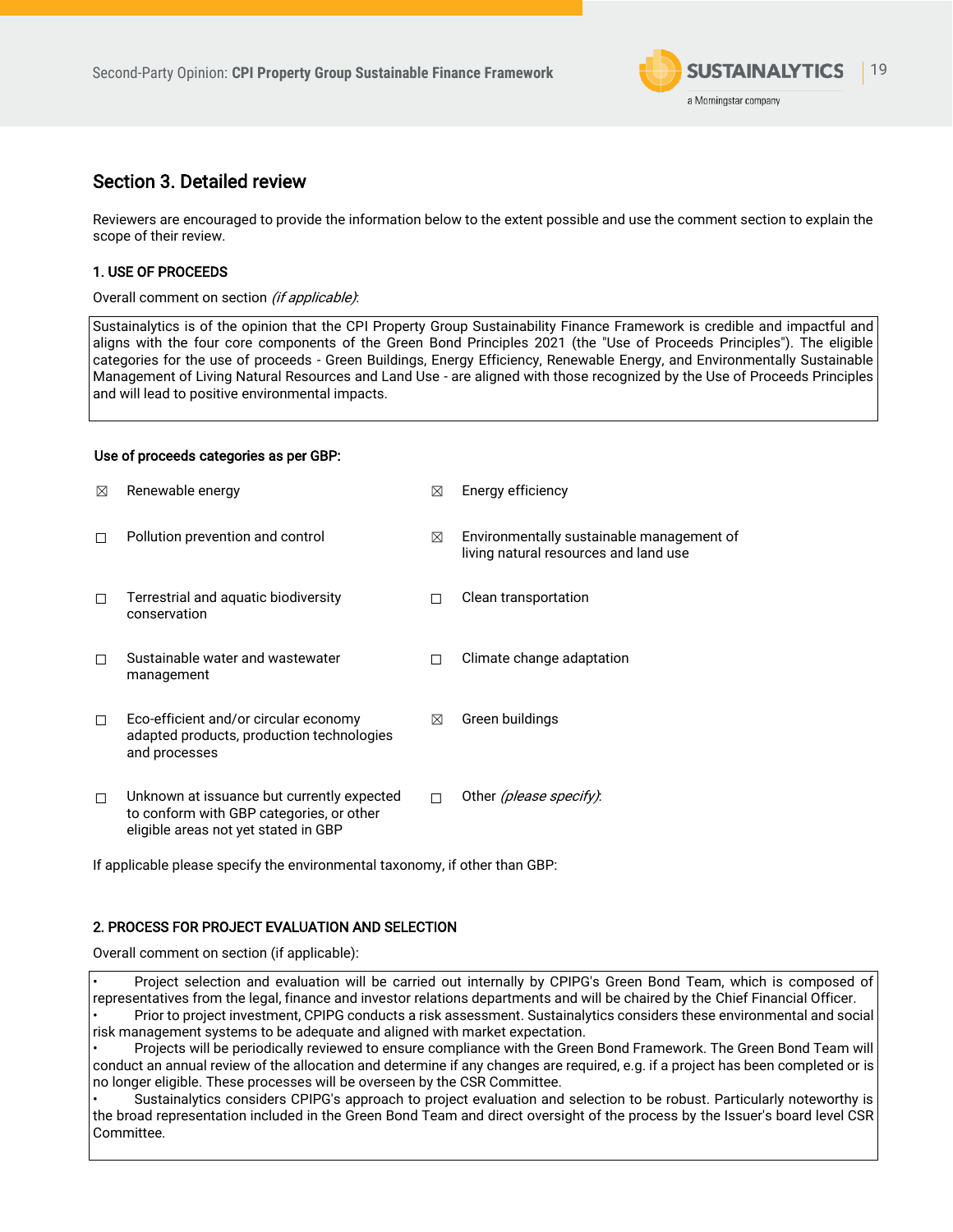

## Evaluation and selection

| ⊠ | Credentials on the Issuer's environmental<br>sustainability objectives            | ⊠           | Documented process to determine that<br>projects fit within defined categories                  |
|---|-----------------------------------------------------------------------------------|-------------|-------------------------------------------------------------------------------------------------|
| ⊠ | Defined and transparent criteria for projects<br>eligible for Green Bond proceeds | $\boxtimes$ | Documented process to identify and<br>manage potential ESG risks associated<br>with the project |
| ⊠ | Summary criteria for project evaluation and<br>selection publicly available       | П           | Other (please specify):                                                                         |
|   | Information on Responsibilities and Accountability                                |             |                                                                                                 |
| ⊠ | Evaluation / Selection criteria subject to<br>external advice or verification     |             | In-house assessment                                                                             |
|   | Other (please specify):                                                           |             |                                                                                                 |

## 3. MANAGEMENT OF PROCEEDS

Overall comment on section (if applicable):

• CPIPG will establish a Green Financing Register to manage the proceeds of the CPIPG Green Bond using a portfolio approach. The Register will contain information on the details of the bond and the use of proceeds, including the summary of project eligibility, total allocation, any unallocated amounts and estimated impact. Proceeds will be earmarked against eligible projects. The register will be reviewed annually by the Green Bond Team to account for any re-allocation, repayments or drawings on the eligible projects.

• CPIPG intends to fully allocate proceeds of the Green Bond at issuance for its first green bond issuance. However, in the event that proceeds are not allocated, unallocated proceeds will be held in cash or other short-term instruments until allocation. The Company has established a look-back period of 36 months for its refinancing activities.

Sustainalytics views this approach to be in line with market practice.

### Tracking of proceeds:

- $\boxtimes$  Green Bond proceeds segregated or tracked by the Issuer in an appropriate manner
- $\boxtimes$  Disclosure of intended types of temporary investment instruments for unallocated proceeds
- $\Box$  Other (please specify):

### Additional disclosure:

| П | Allocations to future investments only | M | Allocations to both existing and future<br>investments |
|---|----------------------------------------|---|--------------------------------------------------------|
| П | Allocation to individual disbursements |   | Allocation to a portfolio of<br>disbursements          |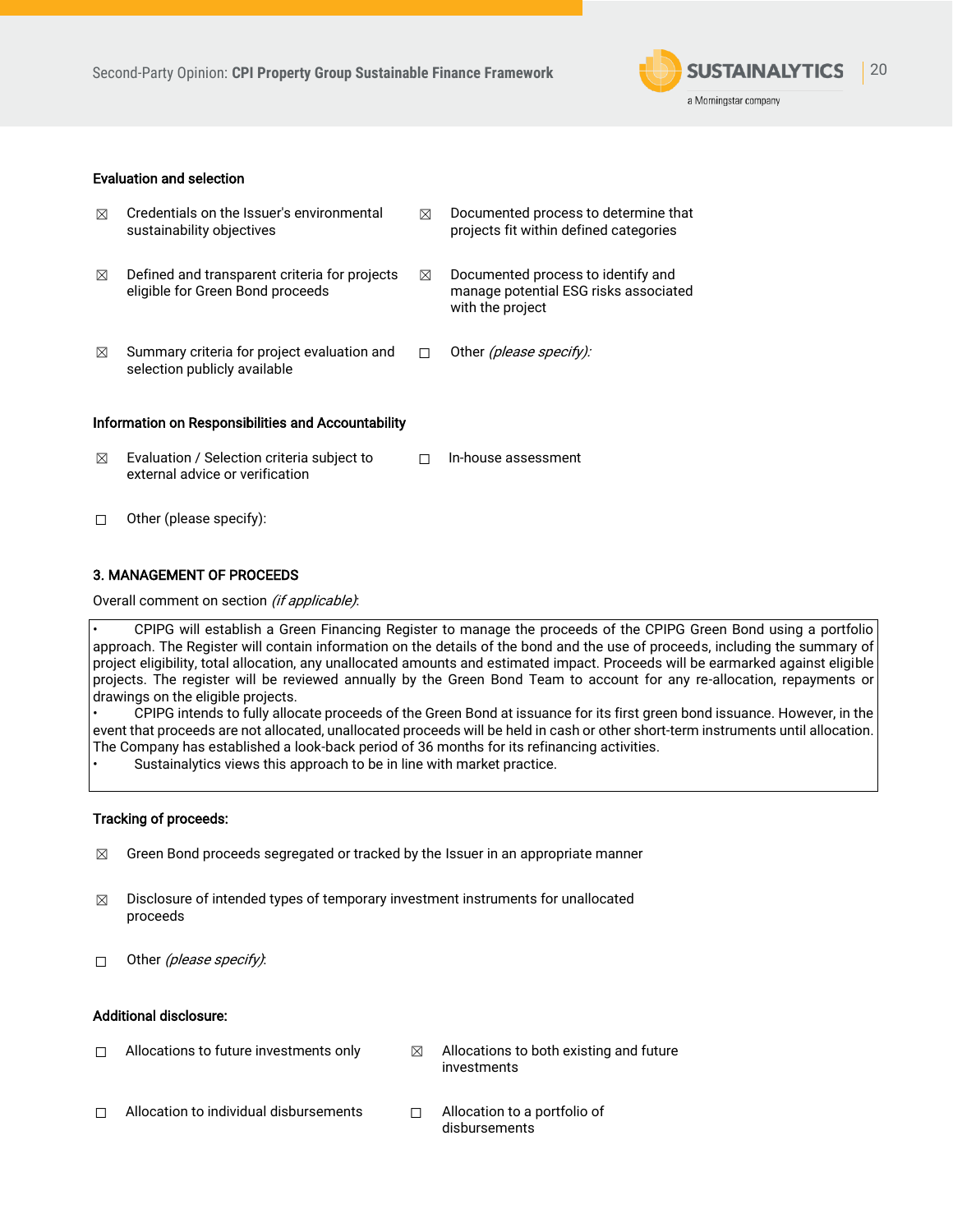

☐ Disclosure of portfolio balance of unallocated proceeds

□ Other (please specify):

## 4. REPORTING

Overall comment on section (if applicable):

• CPIPG commits to provide, on an annual basis, a detailed report on the allocation of the net proceeds for the entire green bond portfolio. CPIPG will provide a portfolio level breakdown by eligible project categories, a list of eligible projects financed, the remaining balance of any non-allocated proceeds and the share of financing/refinancing. Where feasible CPIPG will include case studies of projects allocated with the green bond(s) proceeds. Annual reporting will begin no later than one year after the date of the first green bond issuance. The annual report will be made publicly available on the Company's website.

• CPIPG intends to report on impact metrics on an annual basis in alignment with metrics provided under the Harmonized Framework for Impact Reporting. Indicators include the level of building certification by property, annual reduction in water consumption, annual GHG emissions avoided, annual energy savings, renewable energy capacity added, estimated land area with biodiversity management and quality enhancement of soil and/or water through management practices associated with EU organic agriculture practices.

• Sustainalytics views CPI Property's impact and allocation reporting commitments to be in line with market practice.

#### Use of proceeds reporting:

| □           | Project-by-project                          |                                | ⊠ | On a project portfolio basis |                                                                                               |  |
|-------------|---------------------------------------------|--------------------------------|---|------------------------------|-----------------------------------------------------------------------------------------------|--|
| $\Box$      | Linkage to individual bond(s)               |                                | П | Other (please specify):      |                                                                                               |  |
|             |                                             | Information reported:          |   |                              |                                                                                               |  |
|             |                                             | Allocated amounts              |   | П                            | Green Bond financed share of total<br>investment                                              |  |
|             | □                                           | Other (please specify):        |   |                              |                                                                                               |  |
|             |                                             | Frequency.                     |   |                              |                                                                                               |  |
| $\boxtimes$ | Annual                                      |                                |   | $\Box$                       | Semi-annual                                                                                   |  |
| □           | Other (please specify):                     |                                |   |                              |                                                                                               |  |
|             | Impact reporting:                           |                                |   |                              |                                                                                               |  |
| п           | Project-by-project                          |                                | ⊠ |                              | On a project portfolio basis                                                                  |  |
| □           | Linkage to individual bond(s)               |                                | П | Other (please specify):      |                                                                                               |  |
|             | Information reported (expected or ex-post): |                                |   |                              |                                                                                               |  |
|             | $\boxtimes$                                 | <b>GHG Emissions / Savings</b> |   | ⊠                            | <b>Energy Savings</b>                                                                         |  |
|             | ⊠                                           | Decrease in water use          |   | ⊠                            | Other ESG indicators (please<br>specify): the level of building<br>certification by property, |  |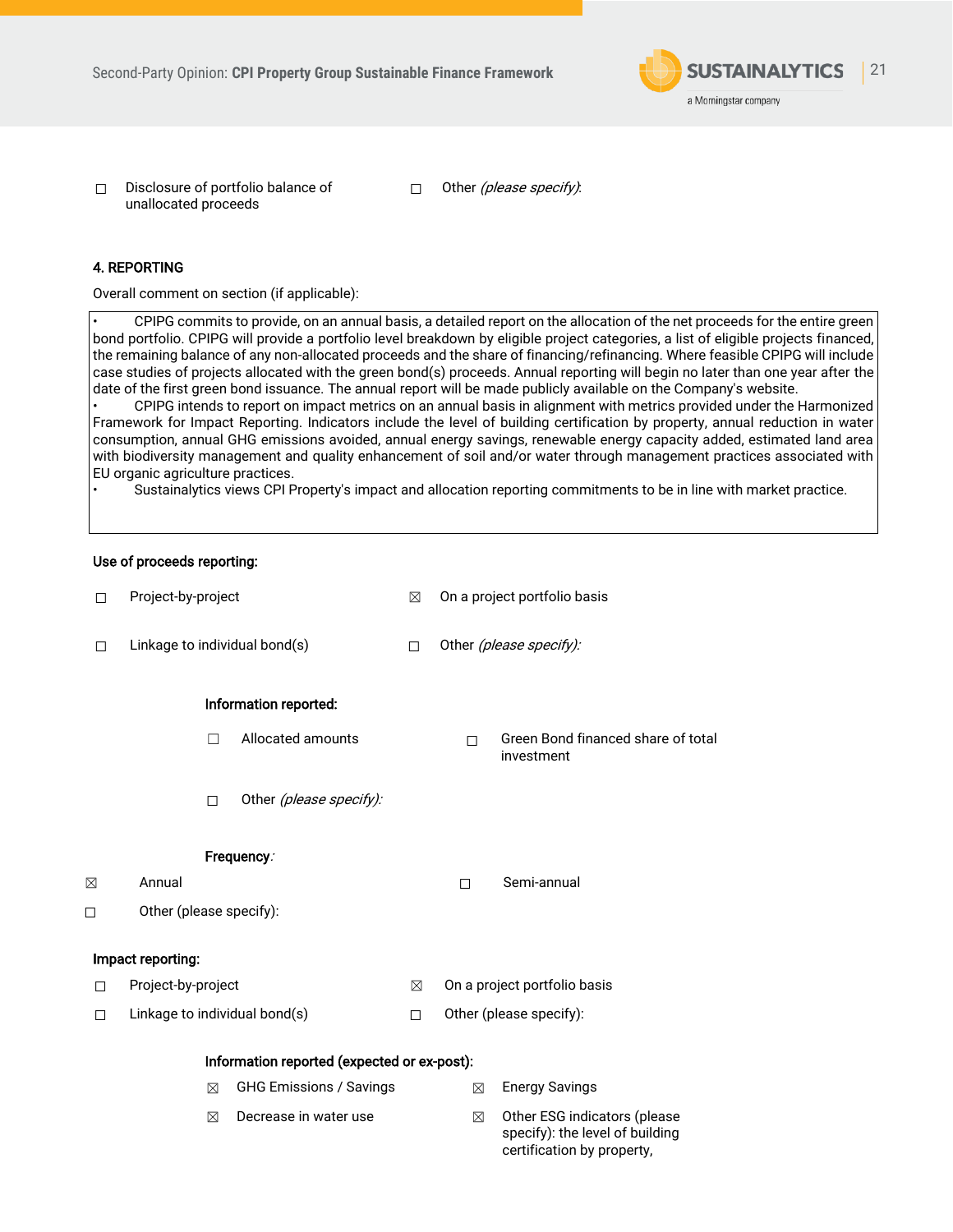

renewable energy capacity added, estimated land area with biodiversity management and quality enhancement of soil and/or water through management practices associated with EU organic agriculture practices.

### **Frequency**

- ☒ Annual ☐ Semi-annual
- ☐ Other (please specify):

## Means of Disclosure

- ☐ Information published in financial report ☐ Information published in sustainability report
- $\boxtimes$  Information published in ad hoc documents  $\Box$  Other (please specify):
	-

☐ Reporting reviewed (if yes, please specify which parts of the reporting are subject to external review):

Where appropriate, please specify name and date of publication in the useful links section.

USEFUL LINKS (e.g. to review provider methodology or credentials, to Issuer's documentation, etc.)

## SPECIFY OTHER EXTERNAL REVIEWS AVAILABLE, IF APPROPRIATE

### Type(s) of Review provided:

- ☐ Consultancy (incl. 2nd opinion) ☐ Certification
- ☐ Verification / Audit ☐ Rating
- □ Other *(please specify):*

Review provider(s): Date of publication:

### ABOUT ROLE(S) OF INDEPENDENT REVIEW PROVIDERS AS DEFINED BY THE GBP

- i. Second-Party Opinion: An institution with environmental expertise, that is independent from the Issuer may issue a Second-Party Opinion. The institution should be independent from the Issuer's adviser for its Green Bond framework, or appropriate procedures, such as information barriers, will have been implemented within the institution to ensure the independence of the Second-Party Opinion. It normally entails an assessment of the alignment with the Green Bond Principles. In particular, it can include an assessment of the Issuer's overarching objectives, strategy, policy and/or processes relating to environmental sustainability, and an evaluation of the environmental features of the type of projects intended for the Use of Proceeds.
- ii. Verification: An issuer can obtain independent verification against a designated set of criteria, typically pertaining to business processes and/or environmental criteria. Verification may focus on alignment with internal or external standards or claims made by the Issuer. Also, evaluation of the environmentally sustainable features of underlying assets may be termed verification and may reference external criteria. Assurance or attestation regarding an issuer's internal tracking method for use of proceeds,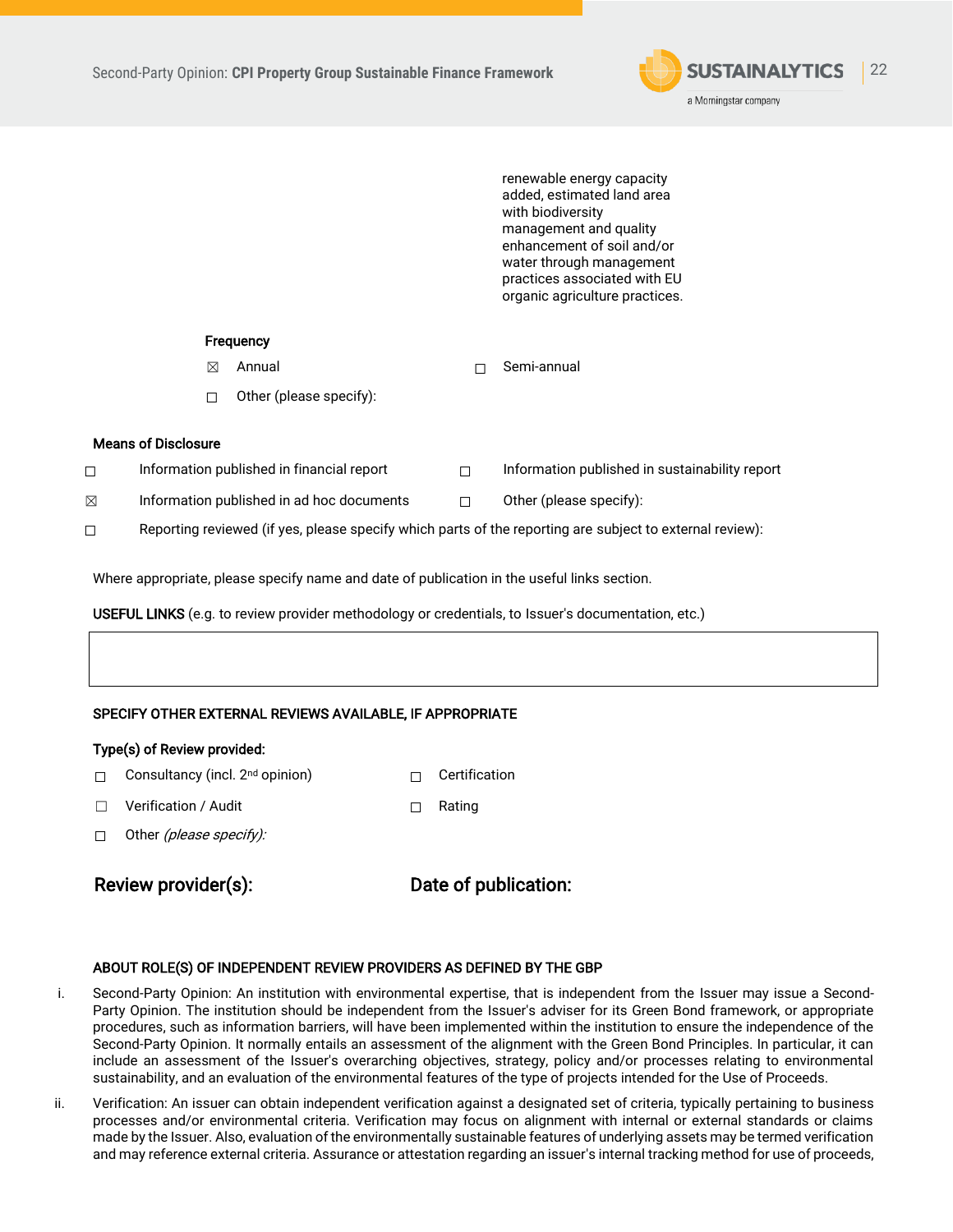

allocation of funds from Green Bond proceeds, statement of environmental impact or alignment of reporting with the GBP, may also be termed verification.

- iii. Certification: An issuer can have its Green Bond or associated Green Bond framework or Use of Proceeds certified against a recognised external green standard or label. A standard or label defines specific criteria, and alignment with such criteria is normally tested by qualified, accredited third parties, which may verify consistency with the certification criteria.
- iv. Green Bond Scoring/Rating: An issuer can have its Green Bond, associated Green Bond framework or a key feature such as Use of Proceeds evaluated or assessed by qualified third parties, such as specialised research providers or rating agencies, according to an established scoring/rating methodology. The output may include a focus on environmental performance data, the process relative to the GBP, or another benchmark, such as a 2-degree climate change scenario. Such scoring/rating is distinct from credit ratings, which may nonetheless reflect material environmental risks.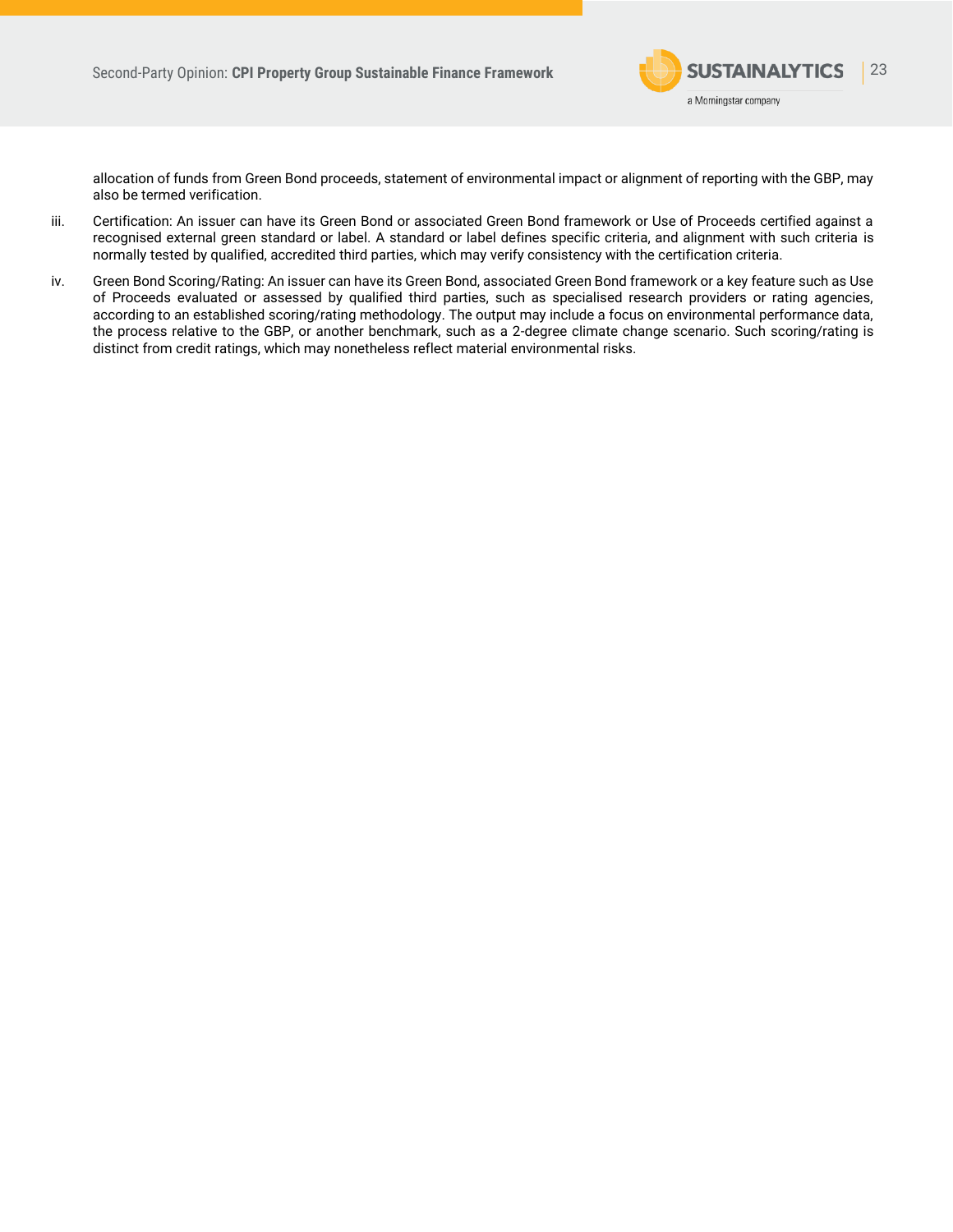

# <span id="page-23-0"></span>**Appendix 3: Sustainability-Linked Bonds - External Review Form**

**Section 1. Basic Information**

**Issuer name: CPI Property Group** 

Sustainability-Linked Bond ISIN:

| Independent External Review provider's name for second party opinion pre-issuance (sections 2 & 3): Sustainalytics |  |  |  |  |
|--------------------------------------------------------------------------------------------------------------------|--|--|--|--|
|--------------------------------------------------------------------------------------------------------------------|--|--|--|--|

Completion date of second party opinion pre-issuance: January 6, 2022

Independent External Review provider's name for post-issuance verification (section 4):

Completion date of post issuance verification:

At the launch of the bond, the structure is:

☒ a step-up structure ☐ a variable redemption structure

## **Section 2. Pre-Issuance Review**

# **2-1 SCOPE OF REVIEW**

The following may be used or adapted, where appropriate, to summarise the scope of the review.

| The review: |                                                                                                         |             |                                               |
|-------------|---------------------------------------------------------------------------------------------------------|-------------|-----------------------------------------------|
| $\boxtimes$ | assessed all the following elements (complete review)                                                   |             | only some of them (partial review):<br>$\Box$ |
| $\boxtimes$ | Selection of Key Performance Indicators (KPI)                                                           | $\boxtimes$ | Bond characteristics (acknowledgment of)      |
| $\boxtimes$ | Calibration of Sustainability Performance Targets<br>(SPTs)                                             | $\boxtimes$ | Reporting                                     |
| $\boxtimes$ | Verification                                                                                            |             |                                               |
| $\boxtimes$ | and confirmed their alignment with the SLBP.                                                            |             |                                               |
| $2 - 2$     | ROLE(S) OF INDEPENDENT EXTERNAL REVIEW PROVIDER                                                         |             |                                               |
| $\boxtimes$ | <b>Second Party Opinion</b>                                                                             |             | Certification                                 |
| П           | Verification                                                                                            | П           | Scoring/Rating                                |
|             | Note: In case of multiple reviews / different providers, please provide separate forms for each review. |             |                                               |

# **2-3 EXECUTIVE SUMMARY OF REVIEW and/or LINK TO FULL REVIEW** *(if applicable)*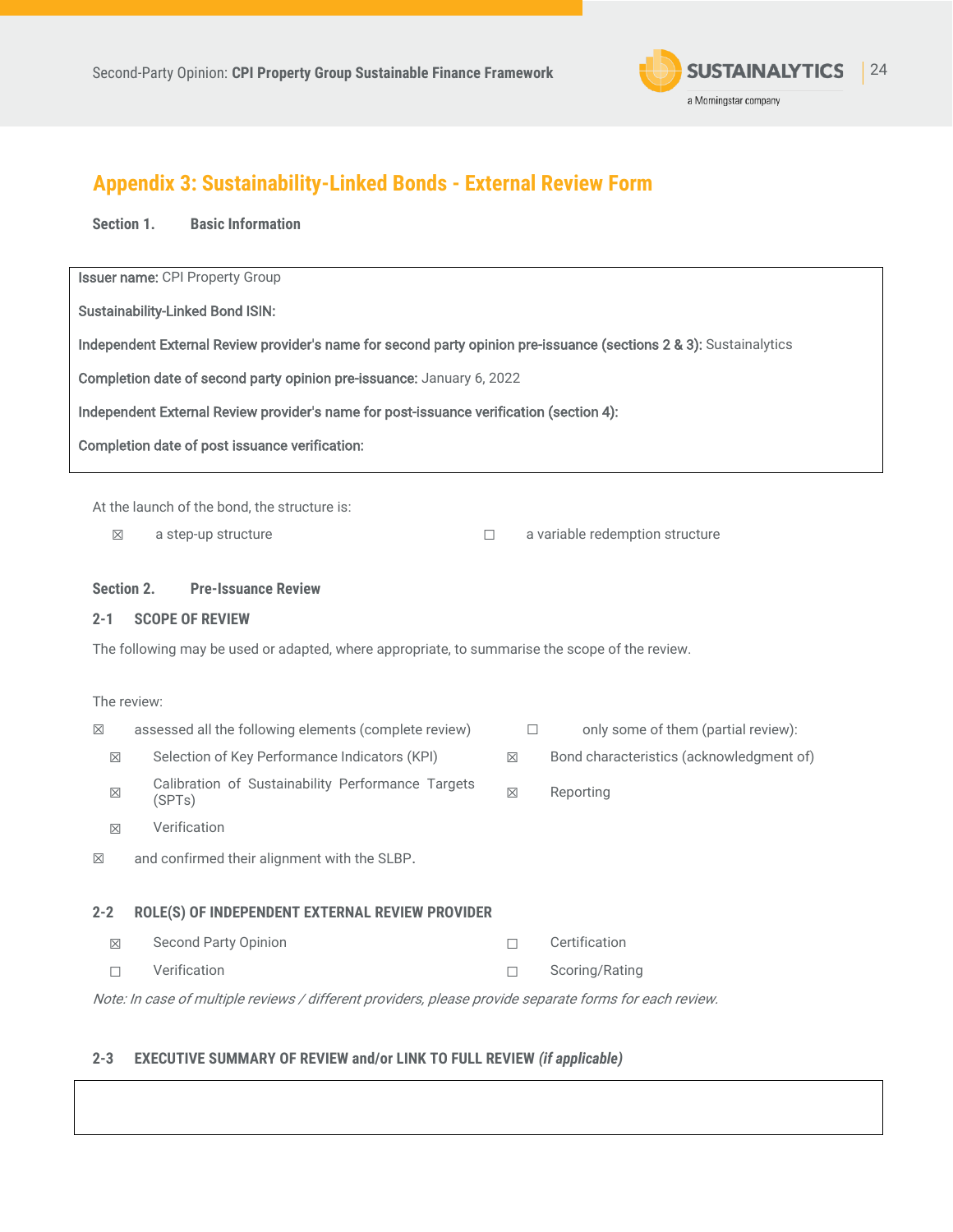

## **Section 3. Detailed pre-issuance review**

Reviewers are encouraged to provide the information below to the extent possible and use the comment section to explain the scope of their review.

### **3-1 SELECTION OF KEY PERFORMANCE INDICATORS (KPI)**

Overall comment on the section (if applicable): Sustainalytics overall considers the KPI to be very strong given that: (i) it directly measures performance on a relevant and material ESG issue for the Company, applicable to its total GHG emissions (Scope 1, 2 and 3), (ii) its definition is aligned with credible external methodologies such as IEA B2DS scenario, and therefore, (iii) supports benchmarking against external emission reduction trajectories.

#### List of selected KPIs:

• Tonnes of  $CO<sub>2</sub>$  equivalent emissions per m<sup>2</sup> of gross leasable floor area (tCO<sub>2</sub>eq/m<sup>2</sup>)

### Definition, Scope, and parameters

| 区           | Clear definition of each selected KPIs                                                                                         | $\boxtimes$ | Clear calculation methodology                    |
|-------------|--------------------------------------------------------------------------------------------------------------------------------|-------------|--------------------------------------------------|
|             | Other (please specify):                                                                                                        |             |                                                  |
|             | Relevance, robustness, and reliability of the selected KPI                                                                     |             |                                                  |
| $\boxtimes$ | Credentials that the selected KPIs are relevant.<br>core and material to the Issuer's sustainability<br>and business strategy. | X           | Evidence that the KPIs are externally verifiable |
| 区           | Credentials that the KPIs are measurable or<br>quantifiable on a consistent methodological<br>basis                            | X           | Evidence that the KPIs can be benchmarked        |
|             |                                                                                                                                |             | Other ( <i>please specify</i> ):                 |

### **3-2 CALIBRATION OF SUSTAINABILITY PERFORMANCE TARGETS (SPTs)**

Overall comment on the section (if applicable): Sustainalytics considers the SPTs to align with Issuer's sustainability strategy and considers CPIPG's SPTs ambitious given that: (i) they present a material improvement compared to past performance, (ii) they align with peers best practice, and (iii) they present an emissions intensity reduction in line with a minimum well-below 2°C scenario.

## Rationale and level of ambition

| $\boxtimes$ | Evidence that the SPTs represent a material<br>improvement                                  | $\boxtimes$ | Credentials on the relevance and reliability of<br>selected benchmarks and baselines |
|-------------|---------------------------------------------------------------------------------------------|-------------|--------------------------------------------------------------------------------------|
| $\boxtimes$ | Evidence that SPTs are consistent with the<br>Issuer's sustainability and business strategy | 区           | Credentials that the SPTs are determined on a<br>predefined timeline                 |
|             |                                                                                             | г           | Other (please specify):                                                              |
|             | Benchmarking approach                                                                       |             |                                                                                      |
| $\boxtimes$ | Issuer own performance                                                                      | 区           | Issuer's peers                                                                       |
| $\boxtimes$ | reference to the science                                                                    |             | Other (please specify):                                                              |
|             |                                                                                             |             |                                                                                      |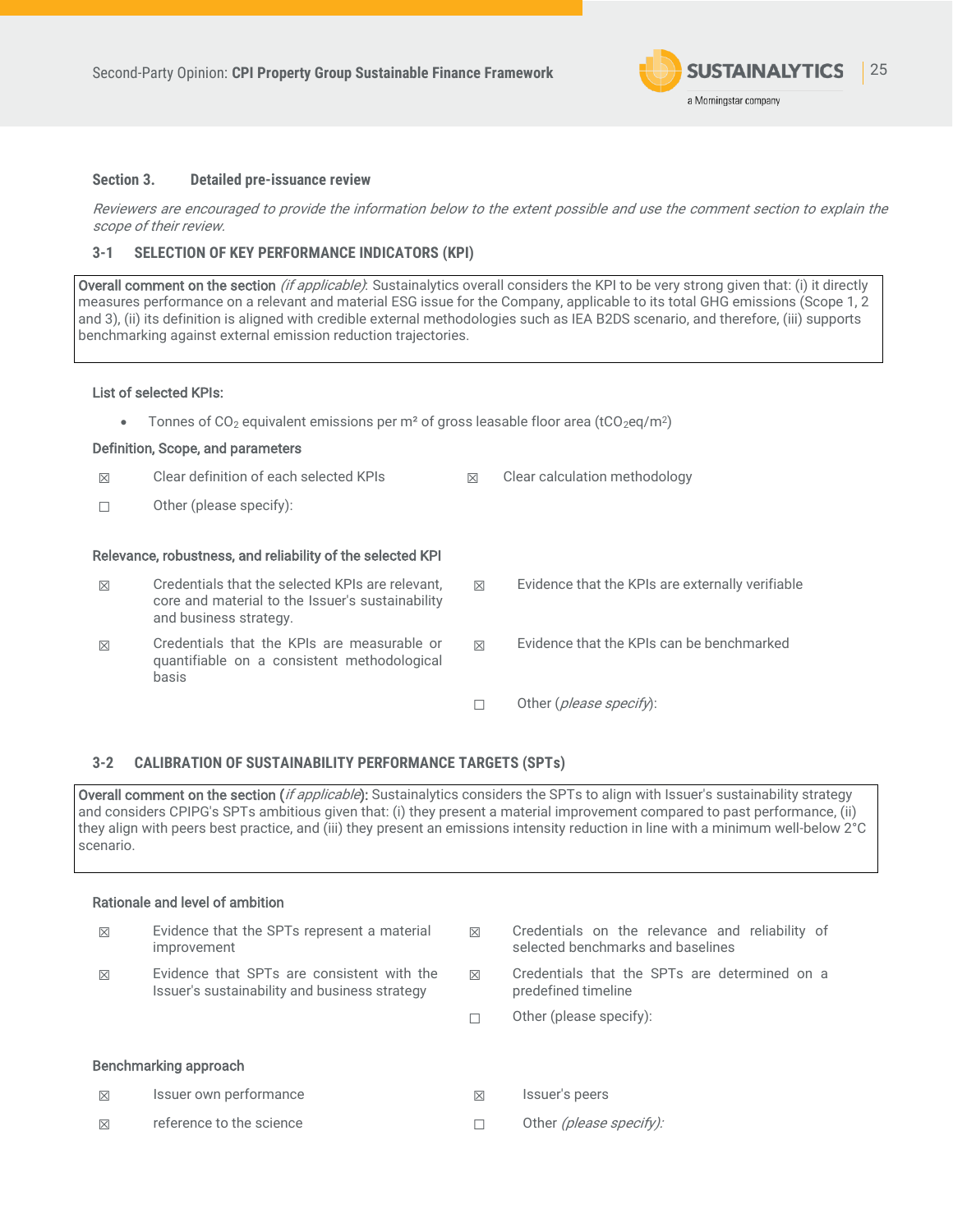

### Additional disclosure

- $\boxtimes$  potential recalculations or adjustments description
- ☒ identification of key factors that may affect the achievement of the SPTs
- ☒ issuer's strategy to achieve description
- ☐ Other (please specify):

## **3-3 BOND CHARACTERISTICS**

Overall comment on the section (*if applicable*): CPIPG has disclosed that any Sustainability-Linked financing instrument pertaining to the Framework will be subjected to a penalty in the event that the specified SPTs are not achieved by their target observation dates on December 31, 2025, December 31, 2027, and December 31, 2030 respectively. The mechanism for the adjustment will be specified in the Sustainability-Linked instrument's documentation, and will comprise of an increase in the coupon margin (a 'step-up' margin) of at least 25 basis points (bps) payable from the first coupon payment date following the Sustainability Performance Target Observation Date, until maturity of the relevant Sustainability-Linked financing instrument.

### Financial impact:

- $\boxtimes$  variation of the coupon
- $\Box$
- ☐ Other (please specify):

### Structural characteristic:

- ☐ …
- $\Box$
- ☐ Other (please specify):

## **3-4 REPORTING**

Overall comment on the section (*if applicable*): CPIPG commits to report on an annual basis on its performance on the KPI, and expects to include the relevant figures in its annual Management Report, published on CPIPG's website, which is aligned with the SLBP. CPIPG further commits to disclose relevant information that enables investors to monitor the level of ambition of the SPTs. Furthermore, CPIPG commits to report any potential events, such as material acquisitions or divestitures, that can substantially impact the calculation of the KPI, and may require the restatement of the SPTs or pro-forma adjustments of baselines or KPI scope.

### Information reported:

| level of ambition of the SPTs<br>$\Box$              | Other ( <i>please specify</i> ): |
|------------------------------------------------------|----------------------------------|
| performance of the selected KPIs<br>$\boxtimes$<br>M | verification assurance report    |

#### Frequency:

☒ Annual ☐ Semi-annual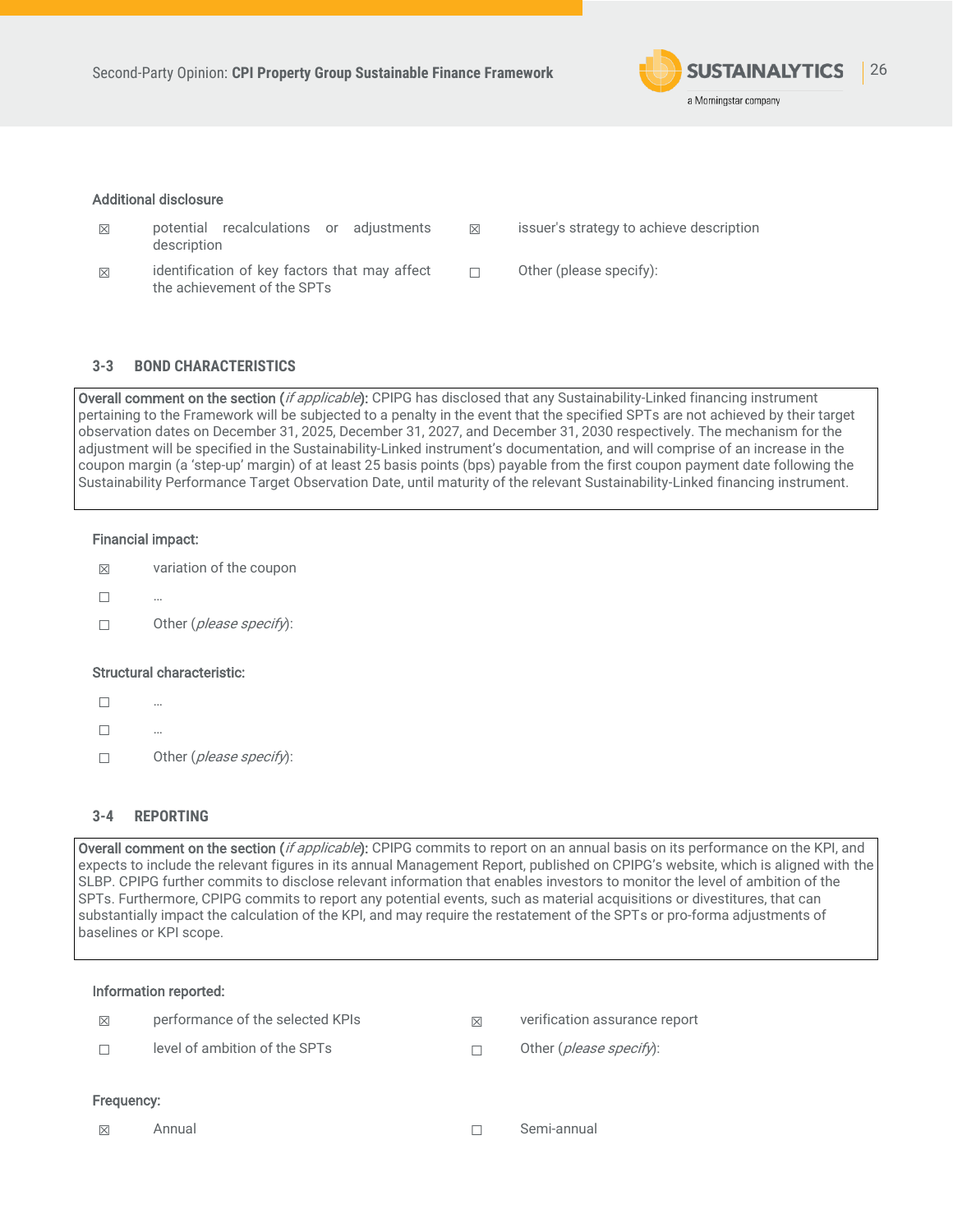

☐ Other (please specify):

| <b>Means of Disclosure</b>                                                                                       |                                           |   |                                                |  |  |
|------------------------------------------------------------------------------------------------------------------|-------------------------------------------|---|------------------------------------------------|--|--|
|                                                                                                                  | Information published in financial report | п | Information published in sustainability report |  |  |
|                                                                                                                  | Information published in ad hoc documents |   | Other (please specify):                        |  |  |
| Reporting reviewed <i>(if yes, please specify which parts of the reporting are subject to external review)</i> : |                                           |   |                                                |  |  |
| Where appropriate, please specify name and date of publication in the "useful links" section.                    |                                           |   |                                                |  |  |
| <b>Level of Assurance on Reporting</b>                                                                           |                                           |   |                                                |  |  |

☐ limited assurance ☐ reasonable assurance

□ Other (please specify):

# USEFUL LINKS (e.g. to review provider methodology or credentials, to Issuer's documentation, etc.)

**Section 4. Post-issuance verification**

Overall comment on the section (if applicable):

## Information reported:

|            | limited assurance       | reasonable assurance    |
|------------|-------------------------|-------------------------|
|            |                         | Other (please specify): |
| Frequency: |                         |                         |
|            | Annual                  | Semi-annual             |
| П          | Other (please specify): |                         |
|            | Material change:        |                         |
|            | Perimeter               | KPI methodology         |
|            | <b>SPTs calibration</b> |                         |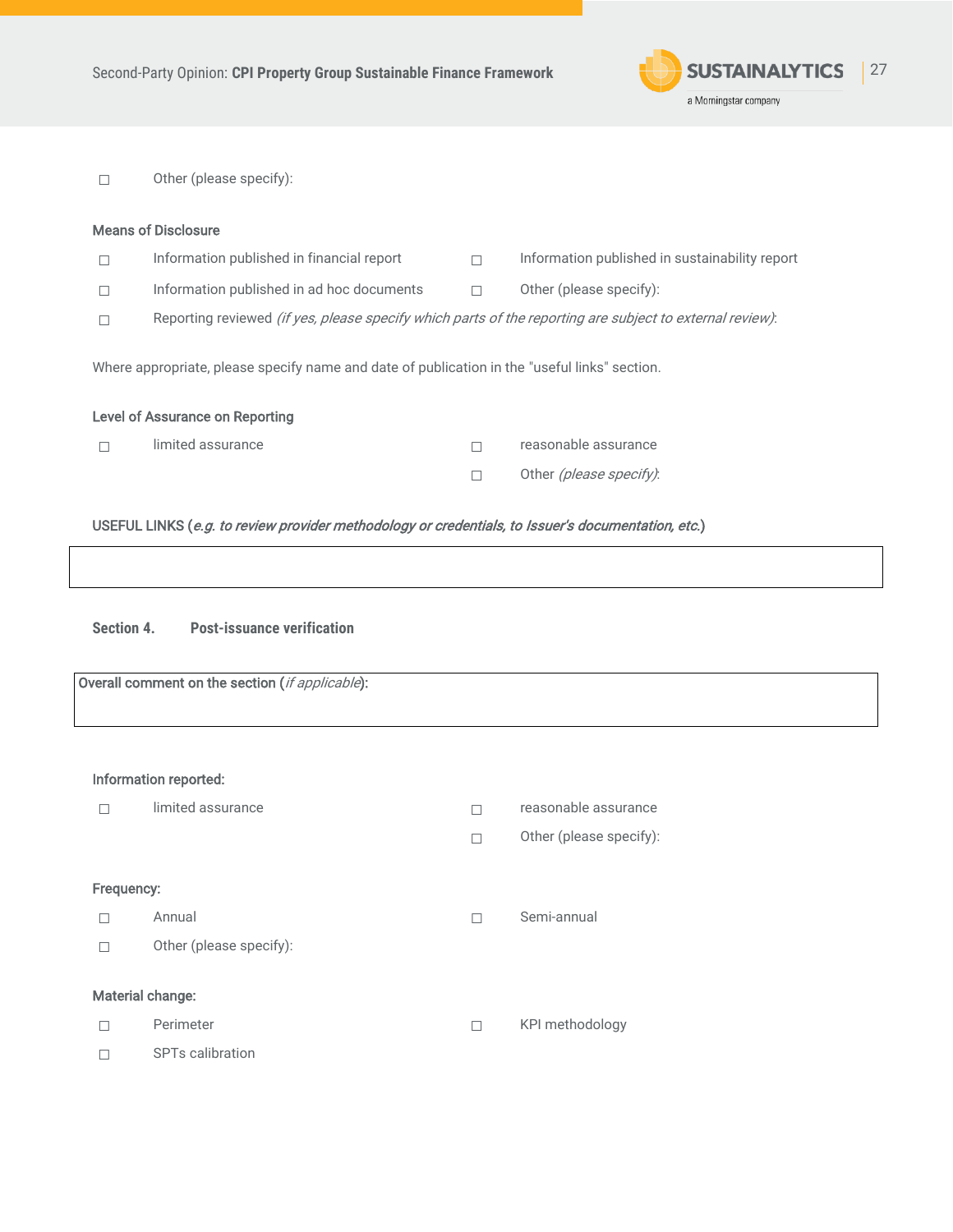

# <span id="page-27-0"></span>**Disclaimer**

#### **Copyright ©2021 Sustainalytics. All rights reserved.**

The information, methodologies and opinions contained or reflected herein are proprietary of Sustainalytics and/or its third party suppliers (Third Party Data), and may be made available to third parties only in the form and format disclosed by Sustainalytics, or provided that appropriate citation and acknowledgement is ensured. They are provided for informational purposes only and (1) do not constitute an endorsement of any product or project; (2) do not constitute investment advice, financial advice or a prospectus; (3) cannot be interpreted as an offer or indication to buy or sell securities, to select a project or make any kind of business transactions; (4) do not represent an assessment of the Issuer's economic performance, financial obligations nor of its creditworthiness; and/or (5) have not and cannot be incorporated into any offering disclosure.

These are based on information made available by the Issuer and therefore are not warranted as to their merchantability, completeness, accuracy, up-to-dateness or fitness for a particular purpose. The information and data are provided "as is" and reflect Sustainalytics` opinion at the date of their elaboration and publication. Sustainalytics accepts no liability for damage arising from the use of the information, data or opinions contained herein, in any manner whatsoever, except where explicitly required by law. Any reference to third party names or Third Party Data is for appropriate acknowledgement of their ownership and does not constitute a sponsorship or endorsement by such owner. A list of our third-party data providers and their respective terms of use is available on our website. For more information, visi[t http://www.sustainalytics.com/legal-disclaimers.](http://www.sustainalytics.com/legal-disclaimers)

The Issuer is fully responsible for certifying and ensuring the compliance with its commitments, for their implementation and monitoring.

In case of discrepancies between the English language and translated versions, the English language version shall prevail.